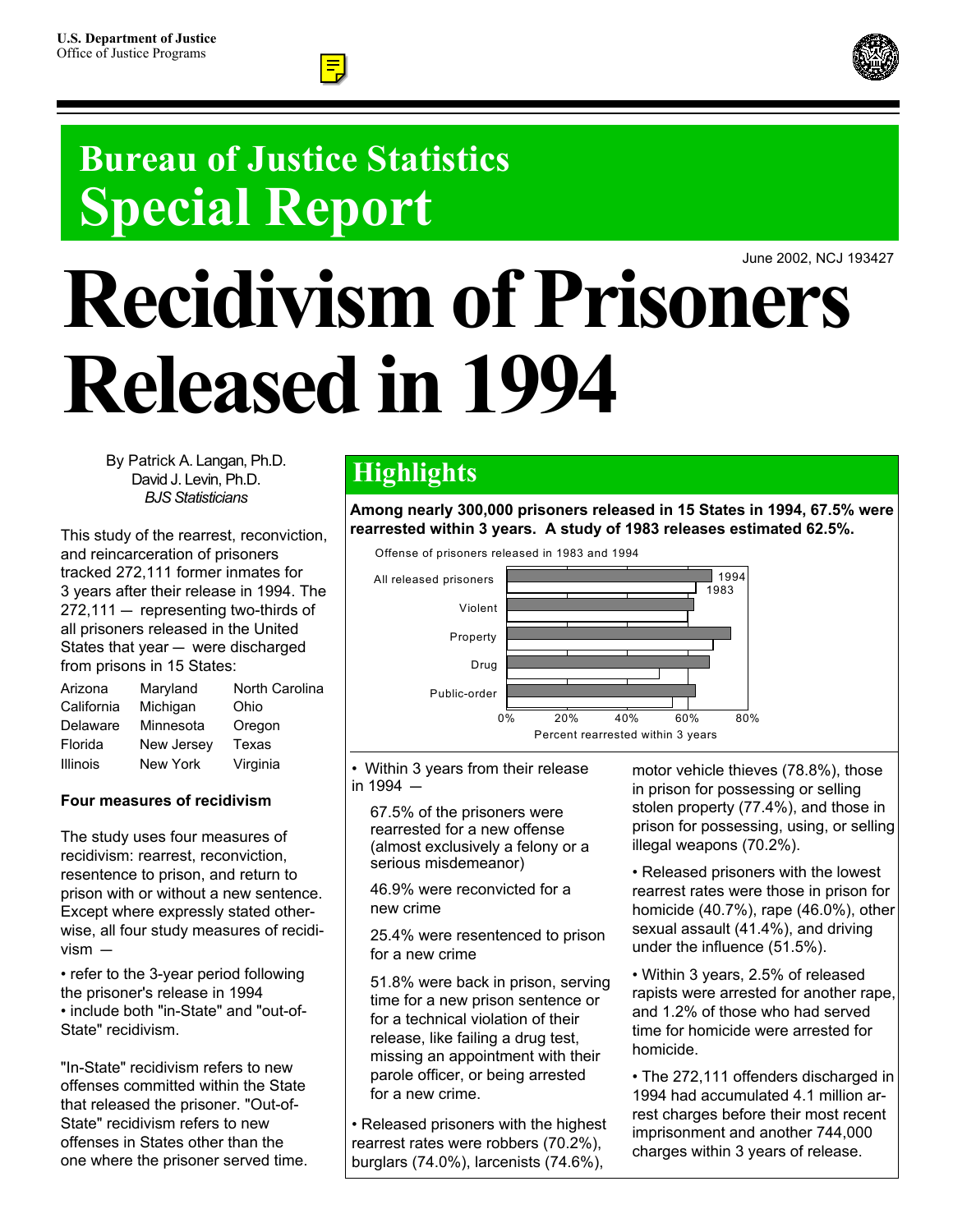Three of the recidivism measures rearrest, reconviction, resentence to prison — are based exclusively on official criminal records kept in State and FBI criminal history repositories. One recidivism measure  $-$  return to prison with or without a new prison sentence  $-$  is formed from a combination of records from criminal history repositories plus prison records kept by State departments of corrections.

### **More highlights**

• Within 3 years of their release in 1994, 61.7% of offenders sentenced for violence were arrested for a new offense, though not necessarily another violent offense. Property offenders had the highest rearrest rate, 73.8%; released drug offenders, 66.7%; and public-order offenders (mostly those in prison for driving while intoxicated or a weapons offense), a 62.2% rate.

• Men were more likely to be rearrested (68.4%) than women (57.6%); blacks (72.9%) more likely than whites (62.7%); non-Hispanics (71.4%) more likely than Hispanics (64.6%); younger prisoners more likely than older ones; and prisoners with longer prior records more likely than those with shorter records.

• An estimated 7.6% of all released prisoners were rearrested for a new crime in a State other than the one that released them. They were charged with committing 55,760 such crimes.

• No evidence was found that spending more time in prison raises the recidivism rate. The evidence was mixed regarding whether serving more time reduces recidivism.

To an unknown extent, recidivism rates based on State and FBI criminal history repositories understate actual levels of recidivism. The police agency making the arrest or the court disposing of the case may fail to send the notifying document to the State or FBI repository. Even if the document is sent, the repository may be unable to match the person in the document to the correct person in the repository or may neglect to enter the new information. For these reasons, studies such as this one that rely on these repositories for complete criminal history information will understate recidivism rates.

#### **Characteristics of the 272,111 released prisoners**

Of offenders released from prisons in 15 States in 1994:

91.3% were male (table 1) 50.4% were white 48.5% were black 24.5% were Hispanic 44.1% were under age 30.

The 272,111 were in prison for a wide variety of offenses, primarily felonies:

- 22.5% for a violent offense (for example, murder, sexual assault, and robbery)
- 33.5% for a property offense (for example, burglary, auto theft, and fraud)
- 32.6% for a drug offense (primarily drug trafficking and possession)
- 9.7% for a public-order offense (roughly 33% driving while intoxicated/driving under the influence, 32% a weapons offense, 8% a traffic offense, 9% a probation violation, and the remainder, such crimes as escape, obstruction of justice, court offense, parole violation, contributing to the delinquency of a minor, bigamy, and habitual offender)

1.7% for some other offense (for example, an unspecified felony or misdemeanor).

#### **Table 1. Profile of prisoners released in 1994 from prisons in 15 States**

| Characteristic                                                                                              | Percent of re-<br>leased inmates                   |
|-------------------------------------------------------------------------------------------------------------|----------------------------------------------------|
| Gender<br>Male<br>Female                                                                                    | 91.3%<br>8.7                                       |
| Race<br>White<br><b>Black</b><br>Other                                                                      | 50.4%<br>48.5<br>1.1                               |
| <b>Ethnicity</b><br>Hispanic<br>Non-Hispanic                                                                | 24.5%<br>75.5                                      |
| Age at release<br>$14 - 17$<br>18-24<br>25-29<br>30-34<br>35-39<br>40-44<br>45 or older                     | 0.3%<br>21.0<br>22.8<br>22.7<br>16.2<br>9.4<br>7.6 |
| Offense for which inmate<br>was serving a sentence<br>Violent<br>Property<br>Drugs<br>Public-order<br>Other | 22.5%<br>33.5<br>32.6<br>9.7<br>1.7                |
| Sentence length<br>Mean<br>Median                                                                           | 58.9 mos<br>48.0 mos                               |
| Time served before release<br>Mean*<br>Median*                                                              | 20.3 mos<br>$13.3 \text{ mos}$                     |
| <b>Percent of sentence served</b><br>before release*                                                        | 35.2%                                              |
| <b>Prior arrest</b><br>Mean number of prior arrests<br>Median number                                        | 93.1%<br>8.8<br>6.0                                |
| <b>Prior conviction</b><br>Mean number<br>Median number                                                     | 81.4%<br>3.8<br>3.0                                |
| <b>Prior prison sentence</b>                                                                                | 43.6%                                              |
| Number released in 15 States                                                                                | 272,111                                            |

Note: "Prior" does not include the arrest, conviction, or prison sentence for which the 272,111 were in prison in 1994. Calculation of prior conviction excludes Ohio. Calculation of sentence length (defined as total maximum sentence) and time served is based on "first releases" only and excludes Michigan (which reported minimum, not maximum, sentence) and Ohio (which did not report data to identify "first releases"). \*Excludes credited jail time.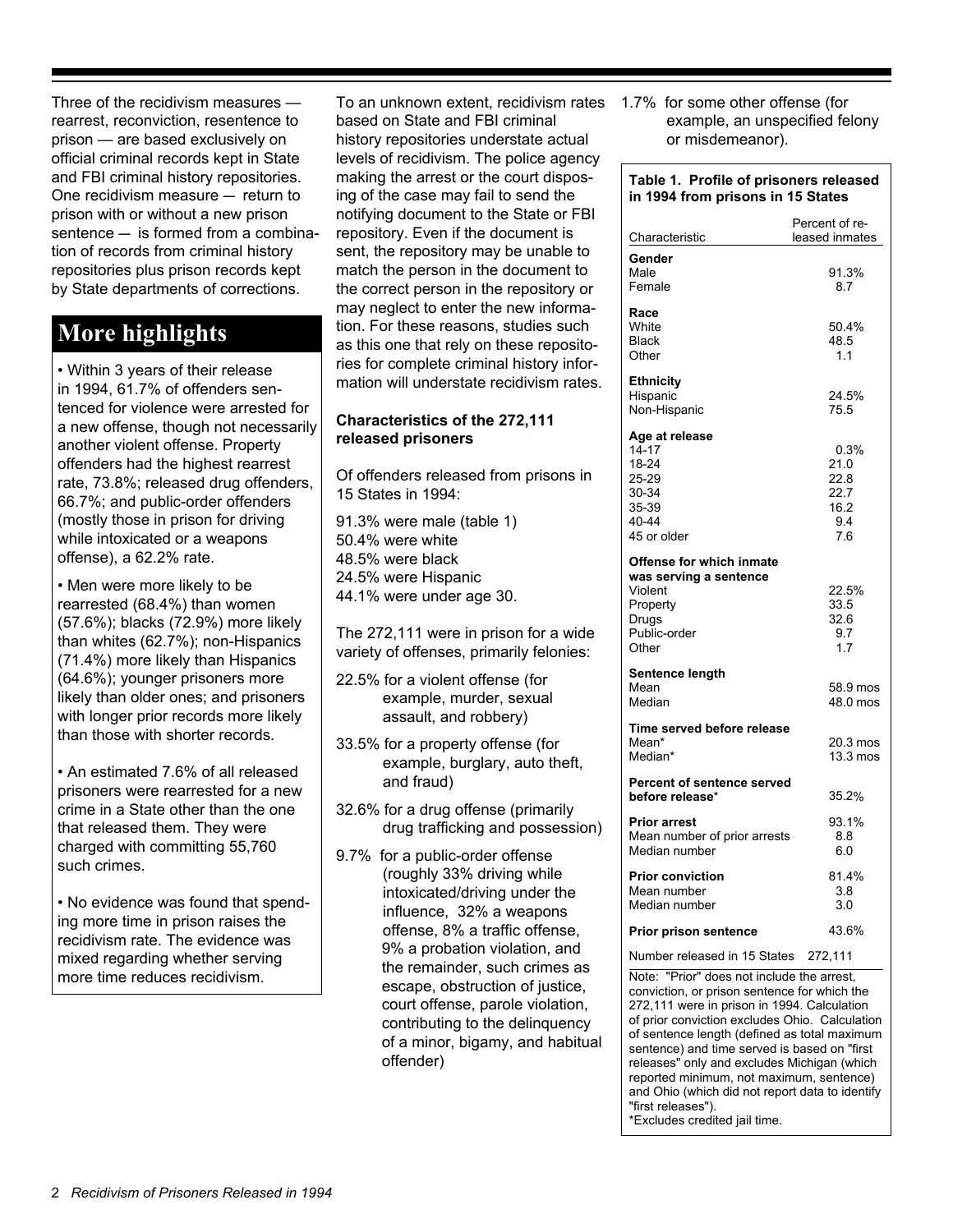The average prison sentence length was nearly 5 years. On average, the prisoners were released after serving 35% of their sentence, or about 20 months.

Seventy percent had 5 or more prior arrests (not including the arrest that brought them to prison), and half had 2 or more prior convictions (not including the conviction that resulted in their prison sentence).

For 56.4% of the released prisoners the prison sentence they were serving when released was their first-ever sentence to prison. Almost 44% had served a prior prison sentence.

#### **Recidivism rates at different lengths of time after release**

Within the first 6 months of their release, 29.9% of the 272,111 offenders were rearrested for a felony or serious misdemeanor (table 2 and figure 1).

Within the first year the cumulative total grew to 44.1% and within the first 2 years, 59.2%. Within the first 3 years of their release, an estimated 67.5% of the 272,111 released prisoners were rearrested at least once.

The first year is the period when much of the recidivism occurs, accounting for nearly two-thirds of all the recidivism of the first 3 years.

Within the first year of release, an estimated 21.5% of the 272,111 released offenders were reconvicted for a new felony or misdemeanor; within the first 2 years, a combined total of 36.4% were reconvicted; and within the first 3 years, a combined total of 46.9% were reconvicted.

#### **Table 2. Recidivism rates of prisoners released in 1994 from prisons in 15 States, by time after release**

Cumulative percent of released prisoners who were —

| Time after release | Rearrested | Reconvicted <sup>a</sup> | Returned to prison<br>with new sentence <sup>b</sup> |  |
|--------------------|------------|--------------------------|------------------------------------------------------|--|
| 6 months           | 29.9%      | 10.6%                    | $5.0\%$                                              |  |
| 1 year             | 44.1       | 21.5                     | 10.4                                                 |  |
| 2 years            | 59.2       | 36.4                     | 18.8                                                 |  |
| 3 years            | 67.5       | 46.9                     | 25.4                                                 |  |
|                    |            |                          |                                                      |  |

a Because of missing data, prisoners released in Ohio were excluded

from the calculation of percent reconvicted. b "New prison sentence" includes new sentences to State or Federal prisons but not to local jails. Because of missing data, prisoners released in Ohio and Virginia were excluded from the calculation of "Percent returned to prison with a new prison sentence."

Not all of the reconvicted prisoners were sentenced to another prison term for their new crime. Some were sentenced to confinement in a local jail. Some were sentenced to neither prison nor jail but to probation, which allowed them to remain free in their communities but under the supervision of a probation officer.

Within the first year of release, 10.4% of the 272,111 released prisoners were back in prison as a result of a conviction and prison sentence for a new crime; within the first 2 years, 18.8%; and within the first 3 years, 25.4%.

#### **The number of crimes committed by the 272,111 released prisoners**

How many crimes the 272,111 prisoners ever committed — both prior to and following their release — is unknown. The best estimate available from official sources is the volume of criminal charges found in arrest records. The volume of arrest charges is not the same thing as the volume of arrests.

The volume of arrests is the number of different times a person was arrested. The volume of arrest charges is the sum of the charges over all the different times the person was arrested.

Arrest records provide an incomplete measure of actual criminal activity. While people are sometimes arrested for crimes they did not commit, research indicates that offenders commit more crimes than their arrest records show.\*

\*Alfred Blumstein and others, *Criminal Careers and "Career Criminals,"* vol. 1, Washington, DC: National Academy Press, 1986, p. 55.



*Figure 1*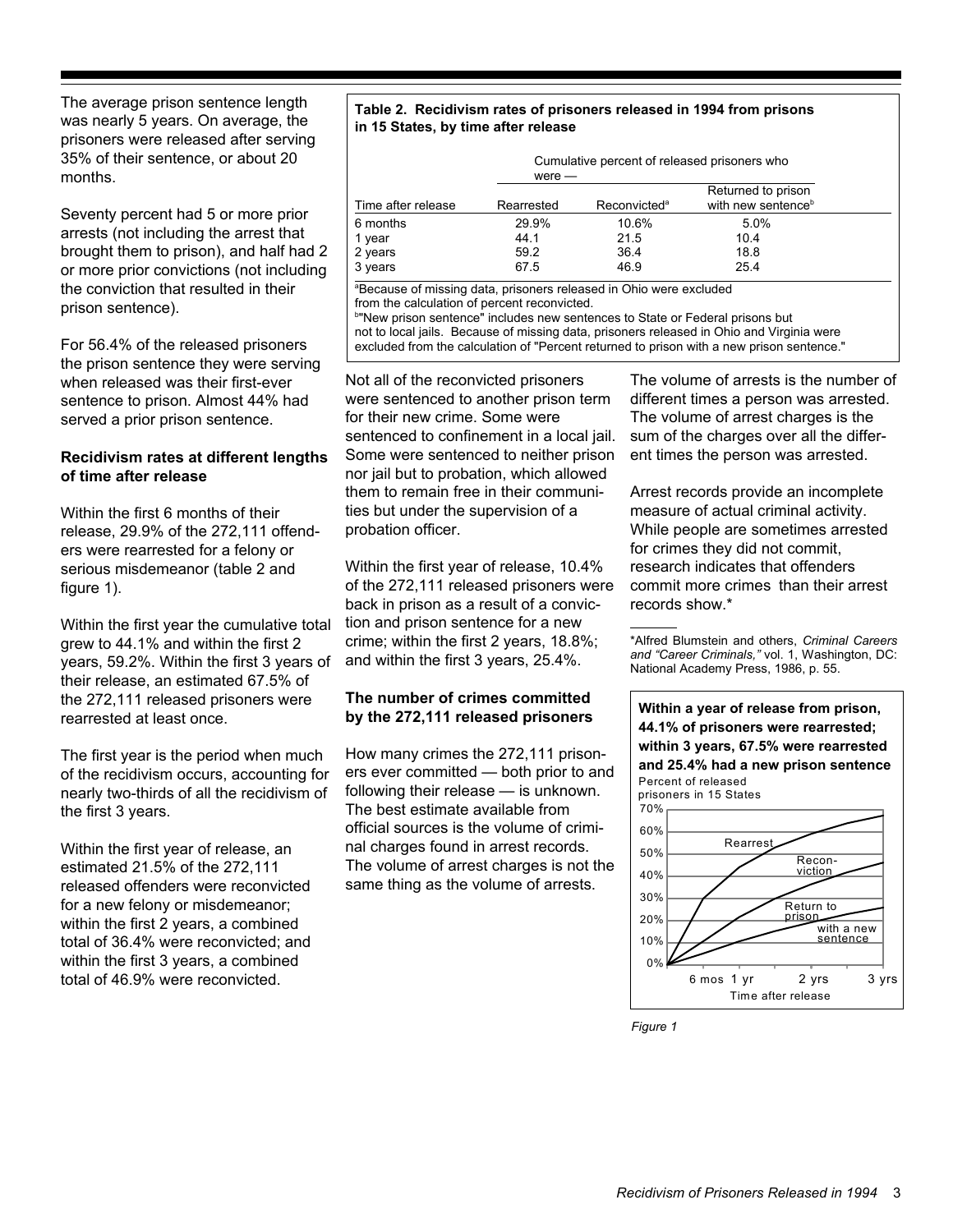#### **New arrest charges following release from prison**

The 67.5% of releases rearrested within 3 years, or 183,675 persons, were charged with 744,480 new crimes, or an average of 4 new crimes each (table 3). Over 100,000 were new charges for a violent crime, including 2,900 new homicides, 2,400 new kidnapings, 2,400 rapes, 3,200 other sexual assaults, 21,200 robberies, 54,600 assaults, and nearly 13,900 other violent crimes.

During the 3-year follow-up period, the released prisoners had new arrest charges for 40,300 burglaries and about 16,000 thefts of motor vehicles. They also had 79,400 new charges for drug possession, 46,200 new charges for drug trafficking, about 26,000 new charges for a weapons offense (such as illegal possession of a firearm), and approximately 5,800 new charges for driving while under the influence of drugs or alcohol.

The 744,480 new charges during the 3-year follow-up period consisted of 688,720 committed in the same State that released the prisoner plus 55,760 committed in other States.

#### **Old arrest charges prior to their release from prison**

Prior to entering prison, the 272,111 released prisoners had been arrested for about 4.1 million crimes, as indicated by the number of arrest charges in their criminal history files. The 4.1 million included the arrest charges that brought them to prison, plus all previous charges. Roughly 550,000 of the 4.1 million prior arrest charges were for a violent crime, including 18,000 prior charges for homicide, 10,700 prior charges for kidnaping, 44,400 prior charges for a violent sex offense (21,600 rapes and 22,800 sexual assaults), and 172,300 prior charges for robbery.

#### **Combining new and old arrest charges**

Over their adult criminal history (both prior to and following their release) the 272,111 offenders were arrested for nearly 4.9 million offenses altogether: 4.1 million prior to release plus nearly 0.8 million after release. That is an average of about 17.9 charges each.

A small fraction of offenders was responsible for a large number of the 4.9 million crimes. An estimated 6.4% of the prisoners were each charged with 45 or more offenses before and after their release in 1994 (table 4). These high-rate offenders accounted for nearly 14% of all arrest charges.

#### **Table 3. Number of arrest charges for 272,111 State prisoners released in 1994, by type of charge**

|                              | Number of arrest charges |              |                                |              |  |  |
|------------------------------|--------------------------|--------------|--------------------------------|--------------|--|--|
|                              | Prior to release         |              | In first 3 years after release |              |  |  |
|                              | In-State plus            |              | In-State plus                  |              |  |  |
|                              | out-of-State             | Out-of-State | out-of-State                   | Out-of-State |  |  |
| Arrest charge                | charges                  | charges only | charges                        | charges only |  |  |
| All offenses                 | 4,132,174                | 338,877      | 744,480                        | 55,760       |  |  |
| <b>Violent offenses</b>      | 550,004                  | 42,330       | 100,531                        | 6,433        |  |  |
| Homicide*                    | 18,001                   | 1,267        | 2,871                          | 180          |  |  |
| Kidnaping                    | 10,733                   | 1,124        | 2,362                          | 151          |  |  |
| Rape                         | 21,638                   | 2,165        | 2,444                          | 181          |  |  |
| Other sexual assault         | 22,778                   | 1,934        | 3,151                          | 332          |  |  |
| Robbery                      | 172,274                  | 14,361       | 21,245                         | 1,309        |  |  |
| Assault                      | 243,654                  | 19,973       | 54,604                         | 3,846        |  |  |
| Other violent                | 60,926                   | 1,505        | 13,854                         | 434          |  |  |
| <b>Property offenses</b>     | 1,477,442                | 120,007      | 208,451                        | 15,760       |  |  |
| Burglary                     | 360,861                  | 31,400       | 40,303                         | 2,904        |  |  |
| Larceny/theft                | 508,222                  | 46,589       | 79,158                         | 5,919        |  |  |
| Motor vehicle theft          | 125,239                  | 1,198        | 15,797                         | 1,198        |  |  |
| Arson                        | 6,523                    | 387          | 758                            | 39           |  |  |
| Fraud                        | 141,636                  | 19,905       | 21,360                         | 2,388        |  |  |
| Stolen property              | 173,731                  | 13,288       | 21,993                         | 2,082        |  |  |
| Other property               | 161,230                  | 7,240        | 29,082                         | 1,230        |  |  |
| Drug offenses                | 919,586                  | 43,516       | 191,347                        | 9,556        |  |  |
| Possession                   | 380,117                  | 21,819       | 79,435                         | 4,255        |  |  |
| Trafficking                  | 223,192                  | 10,274       | 46,220                         | 2,835        |  |  |
| Other/unspecified            | 316,277                  | 11,423       | 65,692                         | 2,466        |  |  |
| <b>Public-order offenses</b> | 703,996                  | 76,049       | 155,751                        | 13,863       |  |  |
| Weapons                      | 161,318                  | 11,543       | 25,647                         | 1,914        |  |  |
| Probation/parole violations  | 13,466                   | 3,119        | 20,939                         | 874          |  |  |
| <b>Traffic offenses</b>      | 57,571                   | 8,515        | 13,097                         | 1,288        |  |  |
| Driving under the influence  | 43,123                   | 10,335       | 5,788                          | 1,526        |  |  |
| Other public-order           | 428,518                  | 42,537       | 90,280                         | 8,261        |  |  |
| <b>Other offenses</b>        | 82,392                   | 12,198       | 20,049                         | 3,519        |  |  |
| <b>Unknown</b>               | 398,754                  | 44,777       | 68,351                         | 6,629        |  |  |

Note: Table is based on 272,111 prisoners released in 1994 in 15 States.

All had at least 1 charge prior to release, and 183,675 (67.5%) also had

at least 1 charge after release.

\*Homicide includes murder, nonnegligent manslaughter, and negligent manslaughter.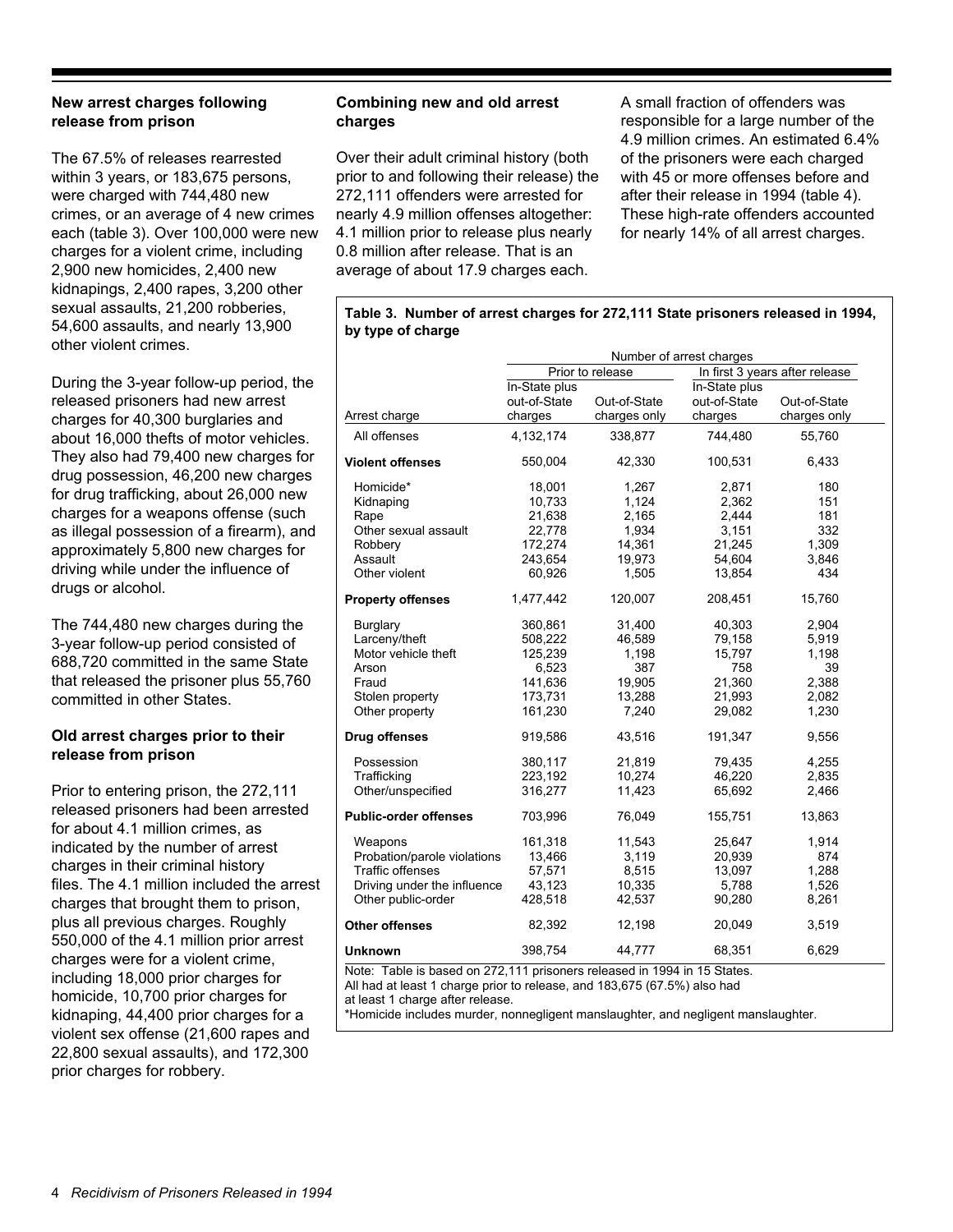Offenders with 25 or more charges represented nearly 24% of all offenders but about 52% of all charges.

By contrast, released prisoners with fewer than 5 arrest charges represented nearly 14% of all prisoners but

accounted for about 6.4% of the 4.9 million arrest charges.

#### **How many of the 272,111 were ever arrested for violence**

Although 22.5% of the 272,111 were released from prison in 1994 following an arrest and conviction for a violent crime, 53.7% of all the prisoners had a prior arrest for violence, and 21.6% were arrested for a violent crime after their release. Altogether, 67.8% of the prisoners released in 1994 had a record of violence.

| Nature of            | Percent arrested      |
|----------------------|-----------------------|
| violent record       | for a violent offense |
| Prior arrest charge  | 53.7%                 |
| Most serious charge  |                       |
| when released        | 22.5                  |
| Arrest charge within |                       |
| 3 years of release   | 21.6                  |
| Ever charged         | 67.8                  |
|                      |                       |

Note: "Prior" does not include the arrest that ultimately led to the 272,111 being in prison in 1994.

The 67.8% is less than the sum of three categories — 22.5% in prison for violence plus 53.7% with prior violence plus 21.6% rearrested for violence because some prisoners were in more than one category.

#### **The fraction of all crimes that released prisoners accounted for**

The study cannot measure precisely what fraction of all crime the former prisoners were responsible for during the 3 years following their release. The closest measure is the fraction of all arrests for seven serious crimes (murder, rape, robbery, aggravated assault, burglary, larceny, and motor vehicle theft). The number of "arrests" is not the number of "arrest charges" but the number of different days on which a person was arrested.

In 13 States (because of missing data Florida and Illinois could not be in this analysis) from 1994 to 1997, 234,358 released prisoners accounted for 140,534 arrests (table 5). During the period in the 13 States, 2,994,868 adults were arrested for the 7 serious crimes according to the FBI.

| Table 4. Total number of arrest charges for |
|---------------------------------------------|
| 272,111 State prisoners released in 1994    |

| Total number                                             | Percent of   | Cumulative percent |           |  |  |
|----------------------------------------------------------|--------------|--------------------|-----------|--|--|
| of arrest                                                | all released | Released           | Arrest    |  |  |
| charges*                                                 | prisoners    | prisoners          | charges   |  |  |
| 45 or more                                               | 6.4%         | 6.4%               | 13.7%     |  |  |
| $35 - 44$                                                | 5.6          | 12.0               | 34.4      |  |  |
| 25-34                                                    | 11.9         | 23.9               | 52.3      |  |  |
| $20 - 24$                                                | 10.1         | 34.0               | 66.1      |  |  |
| $15-19$                                                  | 13.7         | 47.7               | 76.1      |  |  |
| $10 - 14$                                                | 17.9         | 65.6               | 88.1      |  |  |
| $5-9$                                                    | 20.7         | 86.3               | 93.6      |  |  |
| $1 - 4$                                                  | 13.7         | 100                | 100       |  |  |
| Total number                                             | 272,111      | 272,111            | 4.876.654 |  |  |
| *Arrest charges include those prior to release and those |              |                    |           |  |  |

in the 3 years following release.

#### **Table 5. Percent of adult arrests that prisoners released in 1994 in 13 States accounted for following their release**

|                   |           | Arrests in the 13 States for 7 crimes from 1994 to 1997 |                        |  |  |
|-------------------|-----------|---------------------------------------------------------|------------------------|--|--|
|                   |           | Number                                                  | Percent of all arrests |  |  |
|                   |           | accounted for by                                        | for the 7 crimes that  |  |  |
|                   |           | released prisoners                                      | the released prisoners |  |  |
| Year arrested     | Total     | in the 13 States <sup>a</sup>                           | accounted for          |  |  |
| Total. 1994-1997  | 2.994.868 | 140.534                                                 | 4.7%                   |  |  |
| 1994 <sup>b</sup> | 462.793   | 28.411                                                  | 6.1                    |  |  |
| 1995              | 899.582   | 43.682                                                  | 4.9                    |  |  |
| 1996              | 840.980   | 34,800                                                  | 4.1                    |  |  |
| 1997              | 791.513   | 33.641                                                  | 4.3                    |  |  |

Note: Number of arrests is based on 234,358 released prisoners. Arrests of these released prisoners in 1997 are counted in the 1997 figures regardless of whether the arrest occurred beyond the 3-year follow-up period.

alncludes only arrests in the State in which the prisoner was released. For arrests involving multiple charges, only the most serious charge was counted. The 7 crimes, listed from most to least serious, are: murder (including nonnegligent manslaughter), rape, robbery, aggravated assault, burglary, larceny, and motor vehicle theft. b Because on average there were 6 months of exposure to rearrest, the estimated total number of arrests in 1994 was divided by 2.

#### **Table 6. Percent of adult arrests for 7 crimes that released prisoners in 13 States accounted for, by type of crime and year**

|                         | Year of arrest and percent of adult arrests in 13 States<br>that were arrests of prisoners released in 1994 |       |      |      |      |  |
|-------------------------|-------------------------------------------------------------------------------------------------------------|-------|------|------|------|--|
|                         | Total                                                                                                       |       |      |      |      |  |
| Crime arrested for      | 1994-97                                                                                                     | 1994  | 1995 | 1996 | 1997 |  |
| Murder and nonnegligent |                                                                                                             |       |      |      |      |  |
| manslaughter            | 7.7%                                                                                                        | 10.9% | 8.4% | 6.5% | 5.8% |  |
| Rape                    | 4.4                                                                                                         | 5.4   | 5.6  | 3.3  | 3.6  |  |
| Robbery                 | 9.0                                                                                                         | 9.9   | 9.2  | 7.5  | 10.0 |  |
| Aggravated assault      | 4.5                                                                                                         | 4.4   | 4.6  | 4.3  | 4.6  |  |
| Burglary                | 7.5                                                                                                         | 124   | 7.5  | 6.3  | 5.7  |  |
| Larceny/theft           | 3.2                                                                                                         | 4.2   | 3.4  | 2.8  | 3.0  |  |
| Motor vehicle theft     | 6.2                                                                                                         | 9.9   | 6.1  | 5.6  | 4.7  |  |

Note: For each percentage the numerator is the number of arrests for the crime among prisoners released in 1994 in the 13 States, and the denominator is the estimated total number of adult arrests for the crime in the 13 States. Also, percentages for 1994 were adjusted for the partial-year exposure to rearrest. The number of arrests is based on 234,358 released prisoners. Arrests of these released prisoners in 1997 are counted in the 1997 figures even if the arrest occurred beyond the 3-year follow-up period.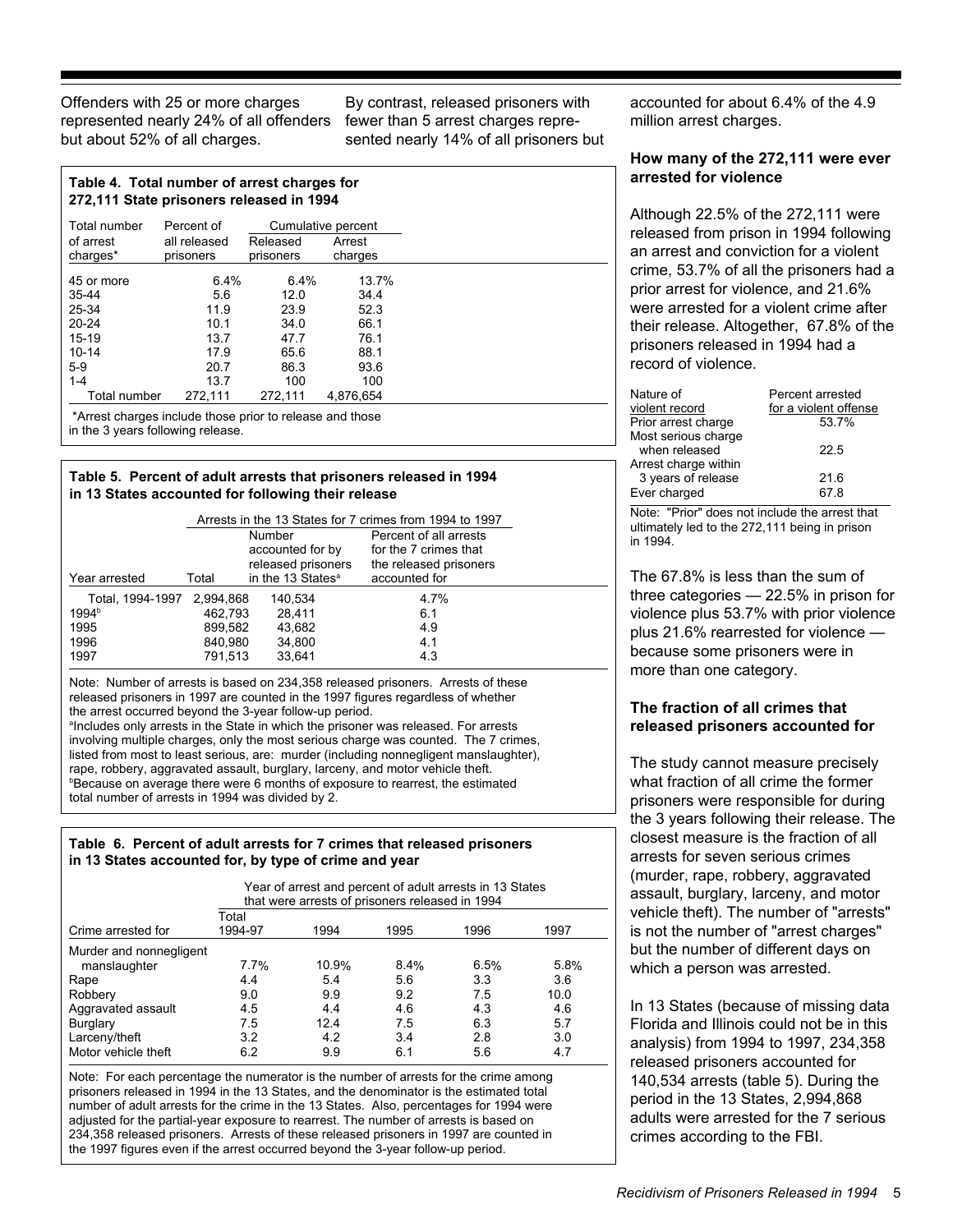|  |                                              | Table 7. Number of out-of-State rearrest charges against prisoners released in |  |
|--|----------------------------------------------|--------------------------------------------------------------------------------|--|
|  | 1994 in 14 States, by State where rearrested |                                                                                |  |

| State of<br>rearrest | Out-of-State<br>rearrest charges | State of<br>rearrest | Out-of-State<br>rearrest charges |
|----------------------|----------------------------------|----------------------|----------------------------------|
| Total                | 55,760                           | Nebraska             | 0                                |
| Alabama              | 573                              | Nevada               | 2,288                            |
| Alaska               | 45                               | New Hampshire        | 25                               |
| Arizona              | 3,943                            | New Jersey           | 424                              |
| Arkansas             | 320                              | New Mexico           | 1,040                            |
| California           | 3,819                            | New York             | 5,858                            |
| Colorado             | 1,506                            | North Carolina       | 284                              |
| Connecticut          | 530                              | North Dakota         | 96                               |
| Delaware             | 414                              | Ohio                 | 1,477                            |
| District of Columbia | 1,596                            | Oklahoma             | 641                              |
| Florida              | 1,101                            | Oregon               | 165                              |
| Georgia              | 3.447                            | Pennsylvania         | 2,907                            |
| Hawaii               | 209                              | Rhode Island         | 17                               |
| Idaho                | 345                              | South Carolina       | 2,623                            |
| Illinois             | 1,285                            | South Dakota         | 168                              |
| Indiana              | 314                              | Tennessee            | 717                              |
| lowa                 | 0                                | Texas                | 1,633                            |
| Kansas               | 424                              | Utah                 | 1,919                            |
| Kentucky             | 923                              | Vermont              | 33                               |
| Louisiana            | 945                              | Virginia             | 2,152                            |
| Maine                | 19                               | Washington           | 2,805                            |
| Maryland             | 1,082                            | West Virginia        | 106                              |
| Massachusetts        | 139                              | Wisconsin            | 1,713                            |
| Michigan             | 489                              | Wyoming              | 128                              |
| Minnesota            | 744                              | Federal              | 114                              |
| Mississippi          | 379                              | Guam                 | 0                                |
| Missouri             | 1,249                            | Puerto Rico          | 31                               |
| Montana              | 141                              | Virgin Islands       | 9                                |
|                      |                                  | Unknown              | 406                              |

Note: The data pertain just to out-of-State rearrest charges among prisoners released from prisons in 14 States in 1994; charges against New York released prisoners could not be included. Rearrest charges in the same State that had released the prisoner were not included.

Therefore, rearrests of the released prisoners were 4.7% of all arrests for serious crime from 1994 to 1997.

According to arrest records compiled in this study, of the 272,111 prisoners released in 1994, 719 were rearrested for homicide in the 13 States in 1995. The FBI reports that the number of adult arrests for homicide in the 13 States in 1995 was 8,521 altogether. The released prisoners accounted for 8.4% of all the homicides in the 13 States in 1995 (table 6). Similarly, prisoners released in 1994 accounted for 5.4% of all the arrests for rape in the 13 States in 1994 and 9.0% of all the arrests for robbery in the 13 States from 1994 to 1997.

Although these percentages may seem small, they are actually the product of high rates of criminality. For example, to account for the 8.4% of 1995 homicides, the 234,358 released prisoners were arrested for homicide at a rate 53 times higher than the homicide

arrest rate for the adult population. Note also that the 8.4% does not include homicides by (a) prisoners released in 1995, (b) prisoners released before 1994, or (c) released prisoners who had crossed State lines. The percentage of homicides attributable to released prisoners would be substantially greater if it included persons in categories *a, b,* and *c.*

#### **Released prisoners who crossed State lines to commit new crimes**

Some released prisoners crossed State lines and committed new crimes. For example, some of the prisoners released in Delaware in 1994 were arrested for new crimes in Pennsylvania in 1995; Oregon released some prisoners in 1994 who were rearrested in 1996 for new crimes in the State of Washington.

For 14 of the 15 States in the study (all but New York), it was possible to determine what fraction of the released prisoners had at least one out-of-State arrest for a new crime. These 14 States account for 241,810 of the 272,111 released prisoners.

Within 3 years following their release, just over 7.6% of the 241,810 — or 18,460 released prisoners — were rearrested for a new crime committed in a State other than the one that released them. The 7.6% consisted of about 3.9% rearrested both in the State that released them and in another State (9,500 persons) plus an additional 3.7% only rearrested in another State (8,960 persons). The 18,460 are distinct from the 144,738 only rearrested in the State that released them.

The 18,460 released prisoners were rearrested for committing a total of 55,760 new crimes outside the State that released them. An estimated 5,858 of the new crimes were committed in New York by prisoners who had been released in the study's 14 other States (table 7). Other States most affected by released prisoners crossing State lines to commit crimes were Arizona (3,943 new crimes by released prisoners from other States in this study), California (3,819), Georgia (3,447), Pennsylvania (2,907), Washington (2,805), South Carolina (2,623), Nevada (2,288), Virginia (2,152), Utah (1,919), Texas (1,633), and the District of Columbia (1,596).

A variety of factors such as large size and proximity to other States in the study explains why States like New York, California, and Arizona stand out. For example, a relatively large number of the new arrests took place in Georgia, which was not in the study. But Georgia is close to two States in the study, North Carolina and Florida.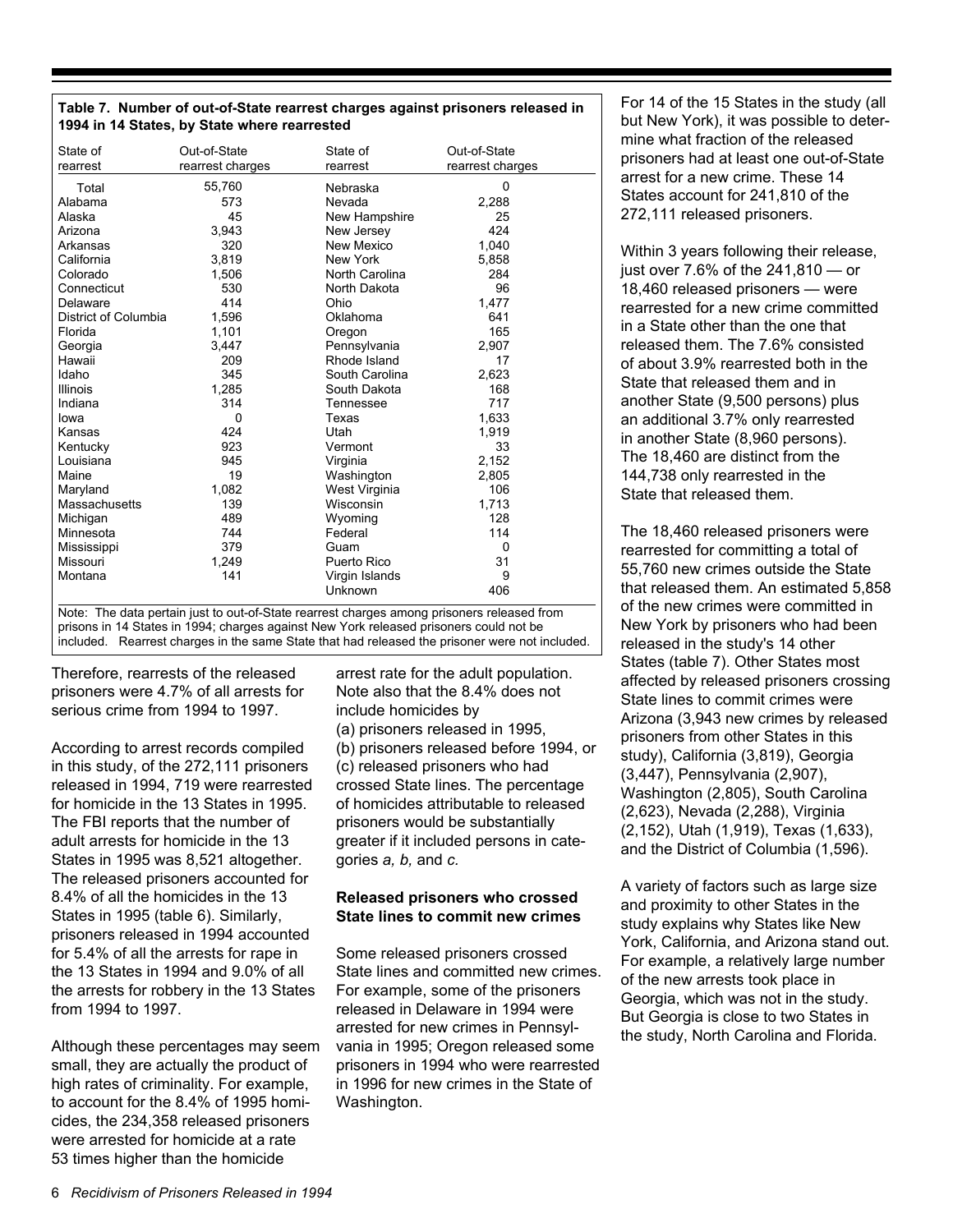#### **Table 8. Rate of recidivism of State prisoners released in 1994, by prisoner characteristics**

|                        |           | Percent of released prisoners who, within 3 years, were - |                     |                       |                              |  |
|------------------------|-----------|-----------------------------------------------------------|---------------------|-----------------------|------------------------------|--|
|                        | Percent   |                                                           |                     | Returned to           | Returned to                  |  |
|                        | of all    |                                                           |                     | prison with a         | prison with or               |  |
| Prisoner               | released  | Re-                                                       | Recon-              | new prison            | without a new                |  |
| characteristic         | prisoners | arrested                                                  | victed <sup>a</sup> | sentence <sup>b</sup> | prison sentence <sup>c</sup> |  |
| All released prisoners | 100%      | 67.5%                                                     | 46.9%               | 25.4%                 | 51.8%                        |  |
| Gender                 |           |                                                           |                     |                       |                              |  |
| Male                   | 91.3%     | 68.4%                                                     | 47.6%               | 26.2%                 | 53.0%                        |  |
| Female                 | 8.7       | 57.6                                                      | 39.9                | 17.3                  | 39.4                         |  |
| Race                   |           |                                                           |                     |                       |                              |  |
| White                  | 50.4%     | 62.7%                                                     | 43.3%               | 22.6%                 | 49.9%                        |  |
| <b>Black</b>           | 48.5      | 72.9                                                      | 51.1                | 28.5                  | 54.2                         |  |
| Other                  | 1.1       | 55.2                                                      | 34.2                | 13.3                  | 49.5                         |  |
|                        |           |                                                           |                     |                       |                              |  |
| <b>Ethnicity</b>       |           |                                                           |                     |                       |                              |  |
| Hispanic               | 24.5%     | 64.6%                                                     | 43.9%               | 24.7%                 | 51.9%                        |  |
| Non-Hispanic           | 75.5      | 71.4                                                      | 50.7                | 26.8                  | 57.3                         |  |
| Age at release         |           |                                                           |                     |                       |                              |  |
| 14-17                  | 0.3%      | 82.1%                                                     | 55.7%               | 38.6%                 | 56.6%                        |  |
| 18-24                  | 21.0      | 75.4                                                      | 52.0                | 30.2                  | 52.0                         |  |
| 25-29                  | 22.8      | 70.5                                                      | 50.1                | 26.9                  | 52.5                         |  |
| 30-34                  | 22.7      | 68.8                                                      | 48.8                | 25.9                  | 54.8                         |  |
| 35-39                  | 16.2      | 66.2                                                      | 46.3                | 24.0                  | 52.0                         |  |
| 40-44                  | 9.4       | 58.4                                                      | 38.0                | 18.3                  | 50.0                         |  |
| 45 or older            | 7.6       | 45.3                                                      | 29.7                | 16.9                  | 40.9                         |  |
| Number of              |           |                                                           |                     |                       |                              |  |
| released prisoners     | 272,111   | 272,111                                                   | 260,226             | 254,720               | 227,788                      |  |

Note: Data on sex were reported for 100% of 272,111 releases, data on race for 97.6%, Hispanic origin for 81.9%, and age at release for 99.9%.

a Because of missing data, prisoners released in 1 State (Ohio) were excluded

from the calculation of "Percent reconvicted."

b "New prison sentence" does include new sentences to State or Federal prisons but does not include sentences to local jails. Because of missing data, prisoners released in 2 States (Ohio and Virginia) were excluded from the calculation of "Percent returned to prison with a new prison sentence."

c "With or without a new prison sentence" includes both prisoners with new sentences to State or Federal prisons plus prisoners returned for technical violations. Because of missing data, prisoners released from 6 States (Arizona, Delaware, Maryland, New Jersey, Ohio, and Virginia) were excluded from the calculation of "Percent returned to prison with or without a new prison sentence." New York State custody records did not always distinguish prison returns from jail returns. Consequently, some persons received in New York jails were probably mistakenly classified as prison returns. Also, California with a relatively high return-to-prison rate affects the overall rate of 51.8%. When California is excluded, the return-to-prison rate falls to 40.1%.

#### **Overall recidivism rate for the 272,111**

*Rearrest* — An estimated 67.5% of the 272,111 released prisoners were rearrested for a new crime (either a felony or a serious misdemeanor) within 3 years following their release (table 8).

*Reconviction* — A total of 46.9% were reconvicted in State or Federal court for a new crime (a felony or misdemeanor).

*Resentence* — Over a quarter — 25.4% — were back in prison as a result of another prison sentence.

Sentences to State or Federal prisons but not to local jails are included in the 25.4%.

*Return to prison with or without a new prison sentence* — A total of 51.8% were back in prison because they had received another prison sentence or because they had violated a technical condition of their release, such as failing a drug test, missing an appointment with their parole officer, or being rearrested for a new crime. The percentage returned to prison solely for a technical violation, 26.4%, is approximated by taking the difference between the 51.8% and the 25.4%.

#### **Recidivism rate according to demographic characteristics**

**Gender** Men were more likely than women to be —

*rearrested* (68.4% versus 57.6%) *reconvicted* (47.6% versus 39.9%) *resentenced* to prison for a new crime (26.2% versus 17.3%) *returned to prison* with or without a new prison sentence (53.0% versus 39.4%).

**Race** Blacks were more likely than whites to be —

*rearrested* (72.9% versus 62.7%) *reconvicted* (51.1% versus 43.3%) *returned to prison* with a new prison sentence (28.5% versus 22.6%) *returned to prison* with or without a new prison sentence (54.2% versus 49.9%).

**Hispanic origin** Non-Hispanics were more likely than Hispanics to be —

*rearrested* (71.4% versus 64.6%) *reconvicted* (50.7% versus 43.9%) *returned to prison* with or without a new prison sentence (57.3% versus 51.9%).

However, Hispanics (24.7%) and non-Hispanics (26.8%) did not differ significantly in terms of likelihood of being returned to prison with a new prison sentence.

**Age** The younger the prisoner when released, the higher the rate of recidivism. For example, over 80% of those under age 18 were rearrested, compared to 45.3% of those 45 or older.

#### **What they were in prison for**

Of the 272,111 offenders, 1.7% were in prison for homicide (table 9). Following their release, 40.7% of these convicted homicide offenders were rearrested for a new crime (not necessarily a new homicide) within 3 years.

Convicted rapists made up 1.2% of the 272,111, and 46.0% of these released rapists were rearrested within 3 years for some type of felony or serious misdemeanor (not necessarily another violent sex offense).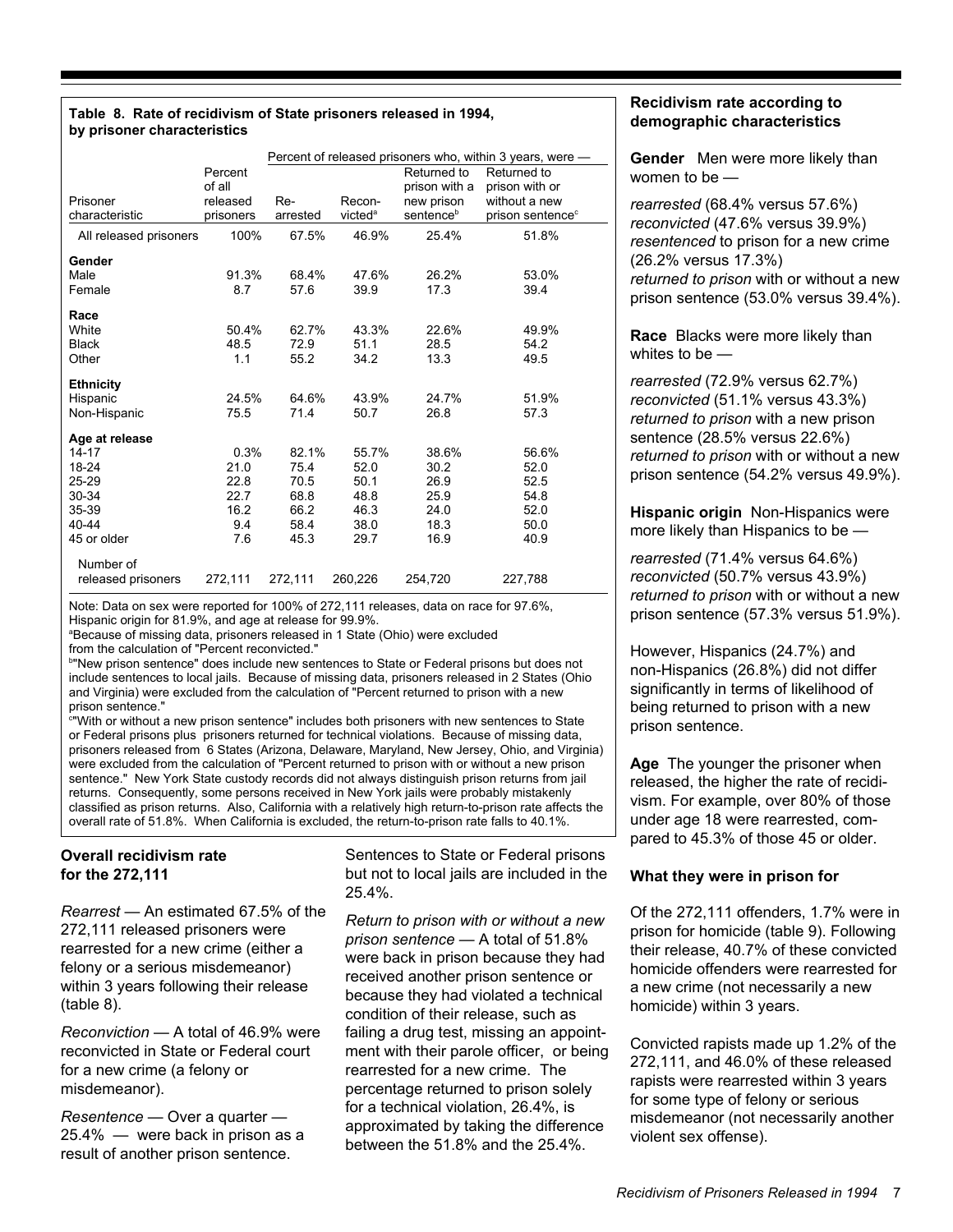#### **Table 9. Rate of recidivism of State prisoners released in 1994, by most serious offense for which released**

|                                                   | Percent of released prisoners who,<br>within 3 years, were $-$ |               |               |                              |                               |  |
|---------------------------------------------------|----------------------------------------------------------------|---------------|---------------|------------------------------|-------------------------------|--|
| Most serious                                      | Percent<br>of all                                              |               |               | Returned to<br>prison with a | Returned to<br>prison with or |  |
| offense for                                       | released Re-                                                   |               | Recon-        | new prison                   | without a new                 |  |
| which released                                    | prisoners arrested victed <sup>a</sup>                         |               |               | sentence <sup>b</sup>        | prison sentence <sup>c</sup>  |  |
| All released prisoners                            | 100%                                                           | 67.5%         | 46.9%         | 25.4%                        | 51.8%                         |  |
| <b>Violent offenses</b>                           | 22.5%                                                          | 61.7%         | 39.9%         | 20.4%                        | 48.8%                         |  |
| Homicide                                          | 1.7                                                            | 40.7          | 20.5          | 10.8                         | 31.4                          |  |
| Kidnaping                                         | 0.4                                                            | 59.4          | 37.8          | 25.1                         | 29.5                          |  |
| Rape                                              | 1.2                                                            | 46.0          | 27.4          | 12.6                         | 43.5                          |  |
| Other sexual assault                              | 2.4                                                            | 41.4          | 22.3          | 10.5                         | 36.0                          |  |
| Robbery                                           | 9.9                                                            | 70.2          | 46.5          | 25.0                         | 54.7                          |  |
| Assault                                           | 6.5                                                            | 65.1          | 44.2          | 21.0                         | 51.2                          |  |
| Other violent                                     | 0.4                                                            | 51.7          | 29.8          | 12.7                         | 40.9                          |  |
| <b>Property offenses</b>                          | 33.5%                                                          | 73.8%         | 53.4%         | 30.5%                        | 56.4%                         |  |
| <b>Burglary</b>                                   | 15.2                                                           | 74.0          | 54.2          | 30.8                         | 56.1                          |  |
| Larceny/theft                                     | 9.7                                                            | 74.6          | 55.7          | 32.6                         | 60.0                          |  |
| Motor vehicle theft                               | 3.5                                                            | 78.8          | 54.3          | 31.3                         | 59.1                          |  |
| Arson                                             | 0.5                                                            | 57.7          | 41.0          | 20.1                         | 38.7                          |  |
| Fraud                                             | 2.9                                                            | 66.3          | 42.1          | 22.8                         | 45.4                          |  |
| Stolen property                                   | 1.4                                                            | 77.4          | 57.2          | 31.8                         | 62.1                          |  |
| Other property                                    | 0.3                                                            | 71.1          | 47.6          | 28.5                         | 40.0                          |  |
| Drug offenses                                     | 32.6%                                                          | 66.7%         | 47.0%         | 25.2%                        | 49.2%                         |  |
| Possession                                        | 7.5                                                            | 67.5          | 46.6          | 23.9                         | 42.6                          |  |
| Trafficking                                       | 20.2                                                           | 64.2          | 44.0          | 24.8                         | 46.1                          |  |
| Other/unspecified                                 | 4.9                                                            | 75.5          | 60.5          | 28.8                         | 71.8                          |  |
| <b>Public-order offenses</b><br>Weapons           | 9.7%<br>3.1                                                    | 62.2%<br>70.2 | 42.0%<br>46.6 | 21.6%<br>24.3                | 48.0%<br>55.5                 |  |
| Driving under the influence<br>Other public-order | 3.3<br>3.3                                                     | 51.5<br>65.1  | 31.7<br>48.0  | 16.6<br>24.4                 | 43.7<br>43.6                  |  |
| <b>Other offenses</b>                             | 1.7%                                                           | 64.7%         | 42.1%         | 20.7%                        | 66.9%                         |  |

a Because of missing data, prisoners released in 1 State (Ohio) were excluded from the calculation of "Percent reconvicted."

b "New prison sentence" does include new sentences to State or Federal prisons but does not include sentences to local jails. Because of missing data, prisoners released in 2 States (Ohio and Virginia) were excluded from the calculation of "Percent returned to prison with a new prison sentence."

c "With or without a new prison sentence" includes both prisoners with new sentences to State or Federal prisons plus prisoners returned for technical violations. Because of missing data, prisoners released from 6 States (Arizona, Delaware, Maryland, New Jersey, Ohio, and Virginia) were excluded from the calculation of "Percent returned to prison with or without a new prison sentence." New York State custody records did not always distinguish prison returns from jail returns. Consequently, some persons received in New York jails were probably mistakenly classified as prison returns. Also, California with a relatively high return-to-prison rate affects the overall rate of 51.8%. When California is excluded, the return-to-prison rate falls to 40.1%.

Over a third of the released prisoners had been in prison for a property offense (for example, burglary, auto theft, fraud). Released property offenders had higher recidivism rates than those released for violent, drug, or public-order offenses. An estimated 73.8% of the property offenders released in 1994 were rearrested within 3 years, compared to 61.7% of the violent offenders, 62.2% of the publicorder offenders, and 66.7% of the drug offenders. Property offenders also had higher rates of reconviction and

reincarceration than other types of offenders.

Released prisoners with the highest rearrest rates were —

robbers (70.2%) burglars (74.0%) larcenists (74.6%) motor vehicle thieves (78.8%) possessors/sellers of stolen property (77.4%) possessors/sellers of illegal weapons (70.2%).

What these high-rate offenders have in common is that they were all in prison for what are generally thought of as crimes for money. By contrast, many of those with the lowest rearrest rates — persons convicted of homicide (40.7%), rapists (46.0%), other sexual assaulters (41.4%), other violent offenders (51.7%), and those convicted of driving under the influence (51.5%) — were in prison for crimes not generally motivated by desire for material gain.

An exception to the pattern was drug traffickers. Their motive often is to make money, yet their rearrest rate (64.2%) was not above average.

#### **What prisoners were rearrested for**

Within the first 3 years of the release, of the  $272,111$  prisoners  $-$ 

- 21.6% were rearrested for a violent offense
- 31.9%, for a property offense
- 30.3%, for a drug offense
- 28.3%, for a public-order offense (table 10).

These four percentages exceed 67.5% of released prisoners overall because some were rearrested for more than one type of offense. For example, a released Minnesota prisoner was rearrested for receiving stolen property (a property offense) in 1995 and for assault (a violent offense) in 1996. Similarly, a released Delaware prisoner was rearrested for cocaine trafficking (a drug offense) in 1995 and then for aggravated assault (a violent offense) in 1996.

Within the first 3 years of release, of the  $272,111$  prisoners  $-$ 

0.8% were rearrested for homicide 0.6%, for rape 13.7%, for assault 9.9%, for burglary.

Within 3 years, 2.5% of the 3,138 released rapists were rearrested for another rape, and 1.2% of the 4,443 persons who had served time for homicide were rearrested for a homicide. Among other offenses, the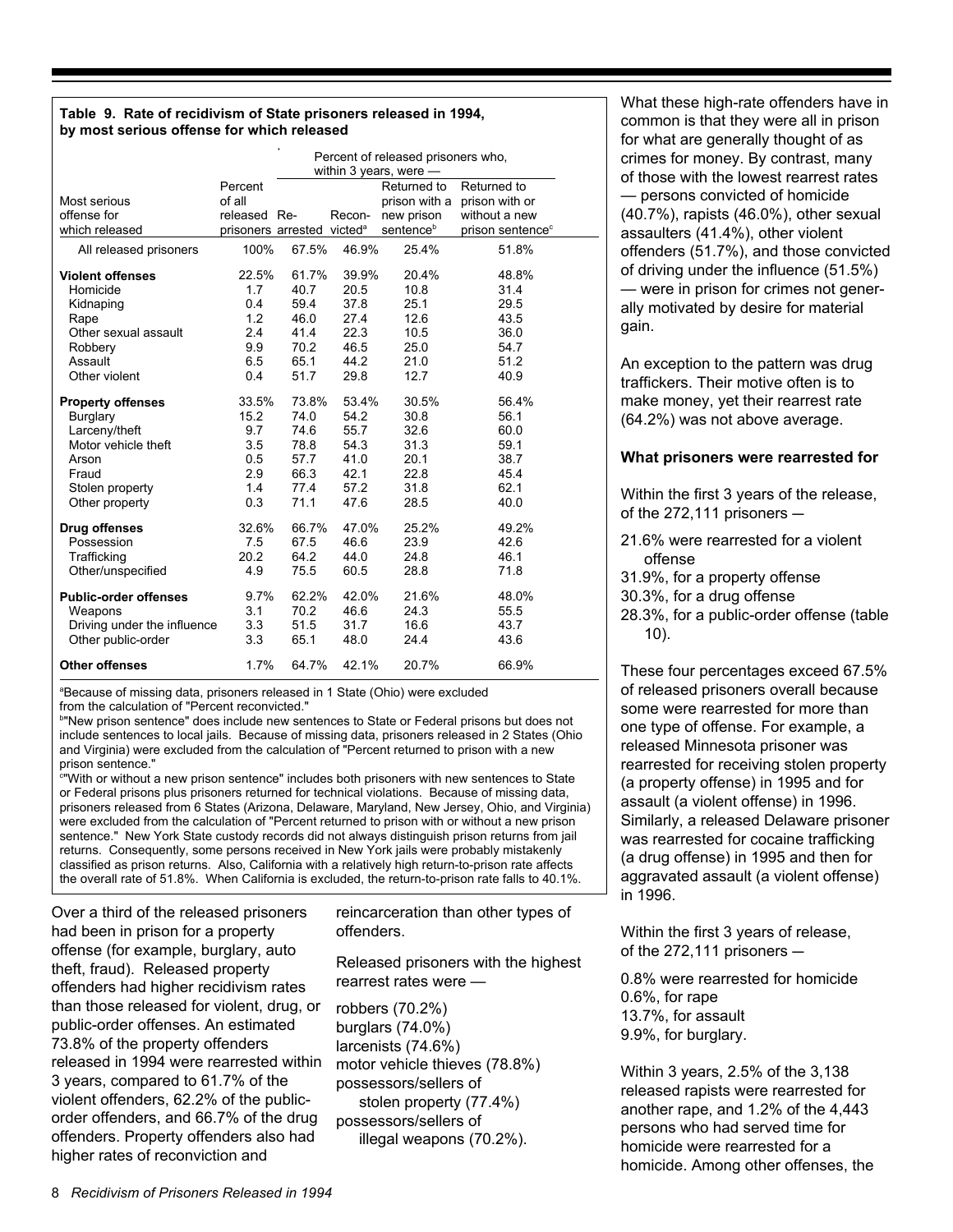#### **Table 10. Rearrest rates of State prisoners released in 1994, by most serious offense for which released and charge at rearrest**

|                                                                                                                |                                    |                                    |                                         |                                   |                                     | Percent of prisoners rearrested within 3 years of release whose most serious offense at time of release was - |                                     |                                      |                                     |                                      |                                     |                                     |                                          |
|----------------------------------------------------------------------------------------------------------------|------------------------------------|------------------------------------|-----------------------------------------|-----------------------------------|-------------------------------------|---------------------------------------------------------------------------------------------------------------|-------------------------------------|--------------------------------------|-------------------------------------|--------------------------------------|-------------------------------------|-------------------------------------|------------------------------------------|
|                                                                                                                |                                    | Violent offense                    |                                         |                                   |                                     |                                                                                                               |                                     | Property offense                     |                                     |                                      |                                     |                                     |                                          |
| Rearrest charge                                                                                                | All<br>offen-<br>ses <sup>a</sup>  | Total <sup>b</sup>                 | Homi-<br>cide <sup>c</sup>              | Rape <sup>d</sup>                 | Rob-<br>bery                        | As-<br>sault <sup>d</sup>                                                                                     | Total <sup>e</sup>                  | Burg-<br>lary                        | Lar-<br>ceny/<br>theft              | Motor<br>vehicle<br>theft            | Fraud                               | Drug<br>offensef                    | Public-<br>order<br>offense <sup>9</sup> |
| All charges <sup>a</sup>                                                                                       |                                    | 67.5 % 61.7 %                      | 40.7%                                   | 46.0%                             | 70.2%                               | 65.1%                                                                                                         |                                     | 73.8 % 74.0 %                        | 74.6%                               | 78.8%                                | 66.3%                               | 66.7%                               | 62.2%                                    |
| Violent offenses <sup>b</sup><br>Homicide <sup>c</sup><br>Rape <sup>d</sup><br>Robbery<br>Assault <sup>d</sup> | 21.6%<br>0.8<br>0.6<br>6.2<br>13.7 | 27.5%<br>1.1<br>1.1<br>8.5<br>16.4 | 16.7%<br>1.2<br>$\Omega$<br>3.4<br>11.9 | 18.6%<br>0.7<br>2.5<br>3.9<br>8.7 | 29.6%<br>1.1<br>1.2<br>13.4<br>15.1 | 31.4 %<br>1.6<br>1.0<br>6.1<br>22.0                                                                           | 21.9%<br>0.8<br>0.7<br>6.3<br>13.7  | 21.9%<br>0.7<br>0.8<br>5.9<br>13.8   | 22.3%<br>0.6<br>0.5<br>7.3<br>14.4  | 26.5%<br>2.4<br>1.6<br>8.4<br>16.1   | 14.8%<br>0.5<br>0.3<br>3.3<br>9.0   | 18.4 %<br>0.7<br>0.3<br>4.9<br>12.4 | 18.5<br>0.6<br>0.4<br>4.6<br>12.1        |
| <b>Property offenses<sup>e</sup></b><br><b>Burglary</b><br>Larceny/theft<br>Motor vehicle theft<br>Fraud       | 31.9%<br>9.9<br>16.3<br>4.5<br>4.7 | 25.5%<br>6.9<br>12.0<br>3.9<br>3.2 | 10.8%<br>2.0<br>4.1<br>1.0<br>2.1       | 14.8%<br>4.4<br>6.2<br>2.3<br>1.8 | 32.9%<br>8.7<br>16.5<br>5.3<br>4.0  | 25.6%<br>7.7<br>10.6<br>4.4<br>3.2                                                                            | 46.3%<br>17.6<br>26.1<br>6.0<br>7.1 | 45.4 %<br>23.4<br>23.0<br>5.5<br>5.1 | 47.8%<br>13.9<br>33.9<br>4.7<br>6.8 | 45.7%<br>11.1<br>18.9<br>11.5<br>6.6 | 44.8%<br>9.1<br>23.4<br>4.5<br>19.0 | 24.0%<br>5.5<br>11.5<br>3.5<br>3.3  | 22.9%<br>5.0<br>8.9<br>4.1<br>5.1        |
| Drug offenses <sup>f</sup>                                                                                     |                                    | $30.3\%$ 22.6 %                    | 13.0%                                   | 11.2 %                            | 29.4 %                              | 21.5%                                                                                                         |                                     | 27.2 % 27.6 %                        | 27.1%                               | 33.9%                                | 18.5%                               | 41.2%                               | 22.1%                                    |
| Public-order offenses <sup>9</sup>                                                                             |                                    | 28.3 % 27.4 %                      | 17.7 %                                  | 20.5%                             | 29.3%                               | 31.1%                                                                                                         |                                     | 29.2 % 30.3 %                        | 25.5%                               | 33.5%                                | 26.3%                               | 27.7%                               | 31.2%                                    |
| Number of<br>released prisoners                                                                                |                                    | 272,111 61,107                     | 4,443                                   | 3,138                             | 26,862                              | 17,708                                                                                                        | 91,061                              | 41.257                               | 26,259                              | 9,478                                | 7,853                               | 88,516                              | 26,329                                   |

Note: The numerator for each percent is the number of persons rearrested for a new charge, and the denominator is the number released for each type of offense. Detail may not add to totals because persons may be rearrested for more than one type of charge.

a All offenses include any offense type listed in footnotes b through g plus "other" and "unknown" offenses.

b Total violent offenses include homicide, kidnaping, rape, other sexual assault, robbery, assaults, and other violence.

c Homicide includes murder, voluntary manslaughter, vehicular manslaughter, negligent manslaughter, nonnegligent

manslaughter, unspecified manslaughter, and unspecified homicide.

d Does not include sexual assault.

e Total property offenses include burglary, larceny, motor vehicle theft, fraud, forgery, embezzlement,

arson, stolen property, and other forms of property offenses.

f Drug offenses include drug trafficking, drug possession, and other forms of drug offenses.

g Public-order offenses include traffic offenses, weapon offenses, probation and parole violations,

court-related offenses, disorderly conduct, and other such offenses.

percentages rearrested for the same category of offense for which they were just in prison were  $-$ 

13.4% of released robbers

- 22.0% of released assaulters
- 23.4% of released burglars
- 33.9% of released larcenists
- 11.5% of released thieves of motor
- vehicles
- 19.0% of released defrauders
- 41.2% of released drug offenders.

Of the  $3.138$  released rapists  $-$ 

- overall 46.0% were rearrested for a new crime within 3 years
- 18.6% were rearrested for a new violent offense
- 2.5% were rearrested for another rape
- 8.7% were rearrested for a new non-sexual assault
- 11.2% were rearrested for a drug offense.

#### **Specialists**

"Specialists" are prisoners who, after being released, commit the same crime they were just in prison for, while "non-specialists" are those whose new offense differs from what they were in prison for. Degrees of both specialization and non-specialization can be seen in the types of offenses the prisoners were rearrested for following their release.

For example, a degree of specializing is evident in the fact that, of all the different offense categories, the released robber was the one most likely to be rearrested for robbery (13.4%), the released assaulter was the one most likely to be rearrested for assault (22.0%), the released burglar was the one most likely to be rearrested for burglary (23.4%), and the released motor vehicle thief was

the one most likely to be rearrested for vehicle theft (11.5%).

There is also ample reason for viewing the released prisoners as nonspecialists. For example, of the 4,443 prisoners who were in prison for killing someone, more were subsequently rearrested for a property offense (10.8%) or drug offense (13.0%) than were rearrested for another homicide (1.2%). Of the 3,138 released rapists, more were rearrested for something other than rape (for example, 8.7% for nonsexual assault and 6.2% for theft) than were rearrested for another rape  $(2.5\%)$ .

Another way of investigating specialization is with odds ratios. To illustrate, of the 3,138 released rapists, 78 (2.5%) were rearrested for rape, and the remaining 3,060 were either rearrested for something else or not rearrested. The odds of a released rapist being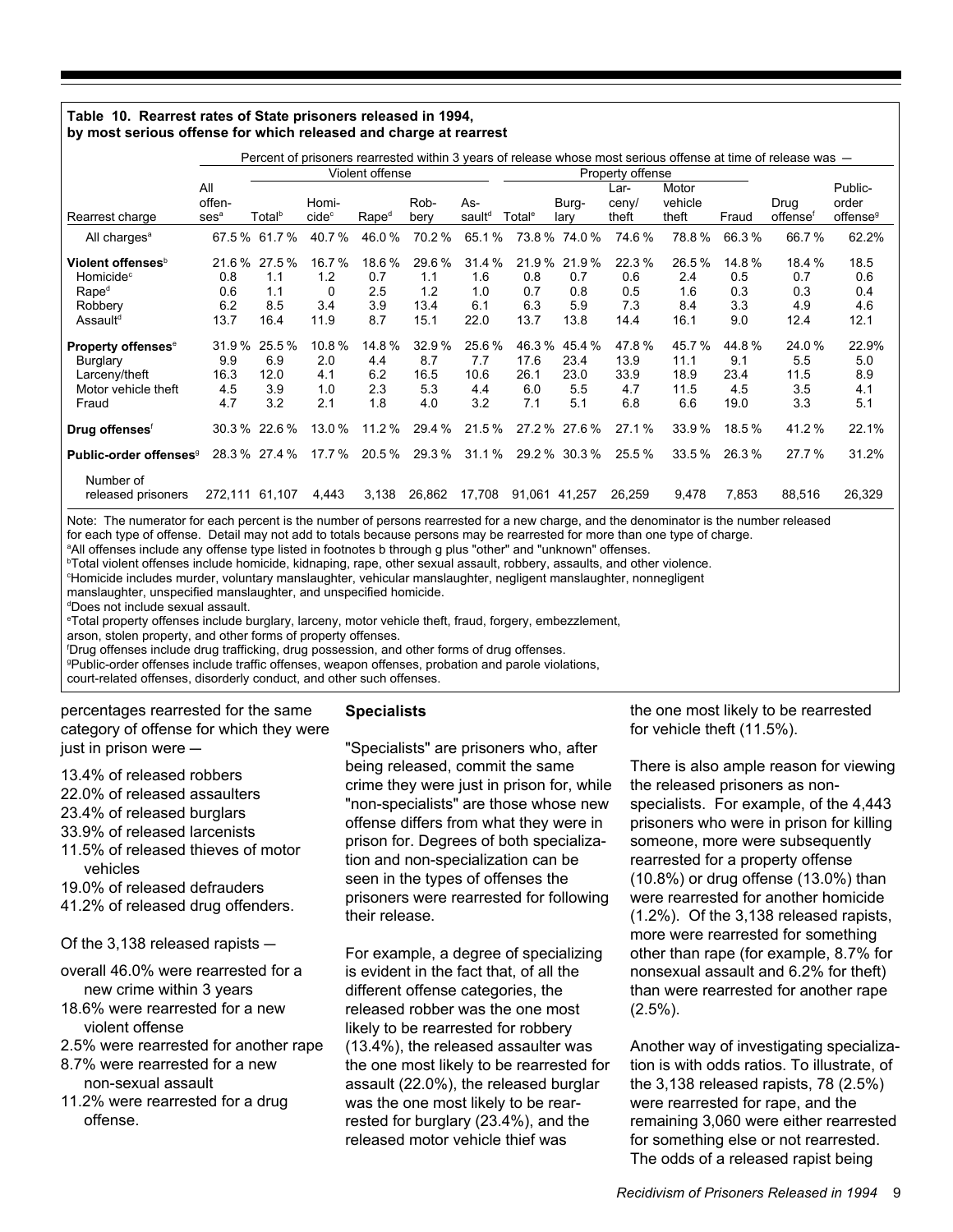#### **Table 11. Relative likelihood of rearrest for same offense as release offense, among State prisoners released in 1994**

| Rearrest<br>charge                                                                                       | Relative<br>likelihood<br>of rearrest |
|----------------------------------------------------------------------------------------------------------|---------------------------------------|
| <b>Violent offenses</b><br>Homicide<br>Rape<br>Other sexual assault<br>Robbery<br>Assault                | 13<br>14<br>42<br>5.9<br>27<br>19     |
| <b>Property offenses</b><br>Burglary<br>Larceny/theft<br>Motor vehicle theft<br>Fraud<br>Stolen property | 2.7<br>37<br>30<br>29<br>53<br>3.4    |
| Drug offenses                                                                                            | 2.1                                   |
| <b>Public-order offenses</b>                                                                             | 12                                    |

Note: Each ratio expresses the odds of rearrest among prisoners released on a similar offense relative to the odds of rearrest among those released on a different type of offense. For each type of rearrest charge, the numerator is the odds of rearrest for that charge among prisoners released for the same type of offense; the denominator is the odds of rearrest for that charge among prisoners released for a different type of offense.

rearrested for rape are ((78 / 3,138) / ((3,138-78) / 3,138)), or .0254902. By contrast, of the 268,631 non-rapists (the 268,631 does not include 342 released prisoners who were in prison for an unknown offense), 1,639 were rearrested for rape, and the remaining 266,814 were either rearrested for something else or were not rearrested. Their odds of being rearrested for rape are ((1,639 / 268,631) / ((268,631- 1,639) / 268,631)), or .0061387. The ratio of the two odds — .0254902 / .0061387 — indicates that a rapist's odds are 4.2 times a non-rapist's odds of being rearrested for rape (.0254902 / .0061387 = 4.2) (table 11).

Odds ratios are frequently misinterpreted. The "4.2" does not mean that a rapist's odds of committing a new rape are 4.2 times "greater" than a non-rapist's odds. A released rapist's odds of committing a new rape are actually 3.2 (not 4.2) times greater than a non-rapist's odds of a rape. Either

statistic  $-4.2$  or  $3.2 -$  suggests a degree of specializing among rapists. A degree of specializing is evident in the statistics for other offenses as well. For example, a released robber's odds of rearrest for robbery are 2.7 times a non-robber's odds of rearrest for robbery. Put another way, a released robber's odds of repeating his crime are 1.7 times "greater" than the odds of a non-robber leaving prison and committing a robbery. Similarly, the odds of a released violent offender being rearrested for another violent crime are 1.3 times the odds (or 30% "greater" than the odds) of a nonviolent offender being arrested for a violent crime.

#### **Number of prior arrests**

The number of times a prisoner has been arrested in the past is a good predictor of whether that prisoner will continue to commit crimes after being released. Prisoners with just 1 prior arrest have a 40.6% rearrest rate within 3 years (table 12). With 2 priors, the percentage rearrested is 47.5% . With 3 it goes up to 55.2%. With additional priors, it continues to rise, reaching 82.1% among released prisoners with more than 15 prior arrests in their criminal history record.

The number of past arrests a prisoner has also provides a good predictor of how quickly that prisoner will resume

his or her criminality after being released. A measure of how quickly prisoners resume their criminality can be constructed by combining information from 1-year and 3-year arrest rates.

To illustrate: Prisoners with 1 prior arrest have a 20.6% 1-year arrest rate and a 40.6% 3-year rearrest rate. The first-year rate (20.6%) is 51% of the cumulative rate at the end of the third year (40.6%). In other words, 51% of the recidivism of prisoners with 1 prior arrest occurs within the first year. The comparable figure for prisoners with 2 priors is 55%; 3 priors, 58%; 4 priors, 59%; 5 priors, 62%. Among those with 16 or more prior arrests, 74% of their recidivism occurs in the first year  $(61.0\% / 82.1\% = 74\%).$  The pattern here is clear: the longer the prior record, the greater the likelihood that the recidivating prisoner will commit another crime soon after release.

#### **Prior prison sentence**

For 56% of the 272,111, the prison sentence they were serving when released in 1994 was their first-ever prison sentence (not shown in table). Of these "first- timers," 63.8% were rearrested following their release. Among those who had been in prison at least once before, a higher percent $a$ ge  $-73.5%$   $-$  were rearrested.

#### **Table 12. Rearrest rates of State prisoners released in 1994, by number of prior arrests**

| Number of<br>arrests prior | Percent<br>of all | Percent of releases who<br>were rearrested within $-$ |       |  |
|----------------------------|-------------------|-------------------------------------------------------|-------|--|
| to release                 | releases          | 3 years                                               | vear  |  |
| All released prisoners     | 100%              | 67.5%                                                 | 44.2% |  |
| 1 prior arrest             | 6.9               | 40.6                                                  | 20.6  |  |
| $\overline{2}$             | 7.4               | 47.5                                                  | 26.2  |  |
| 3                          | 7.8               | 55.2                                                  | 32.2  |  |
| 4                          | 7.7               | 59.6                                                  | 35.1  |  |
| 5                          | 7.7               | 64.2                                                  | 39.7  |  |
| 6                          | 7.4               | 67.4                                                  | 43.2  |  |
| $7 - 10$                   | 20.9              | 70.3                                                  | 45.5  |  |
| $11 - 15$                  | 16.2              | 79.1                                                  | 54.5  |  |
| 16 or more                 | 18.0              | 82.1                                                  | 61.0  |  |

Note: Percents are based on 272,111 released prisoners. By definition, all 272,111 had at least one arrest prior to their release. Consequently, "0 prior arrests" does not apply.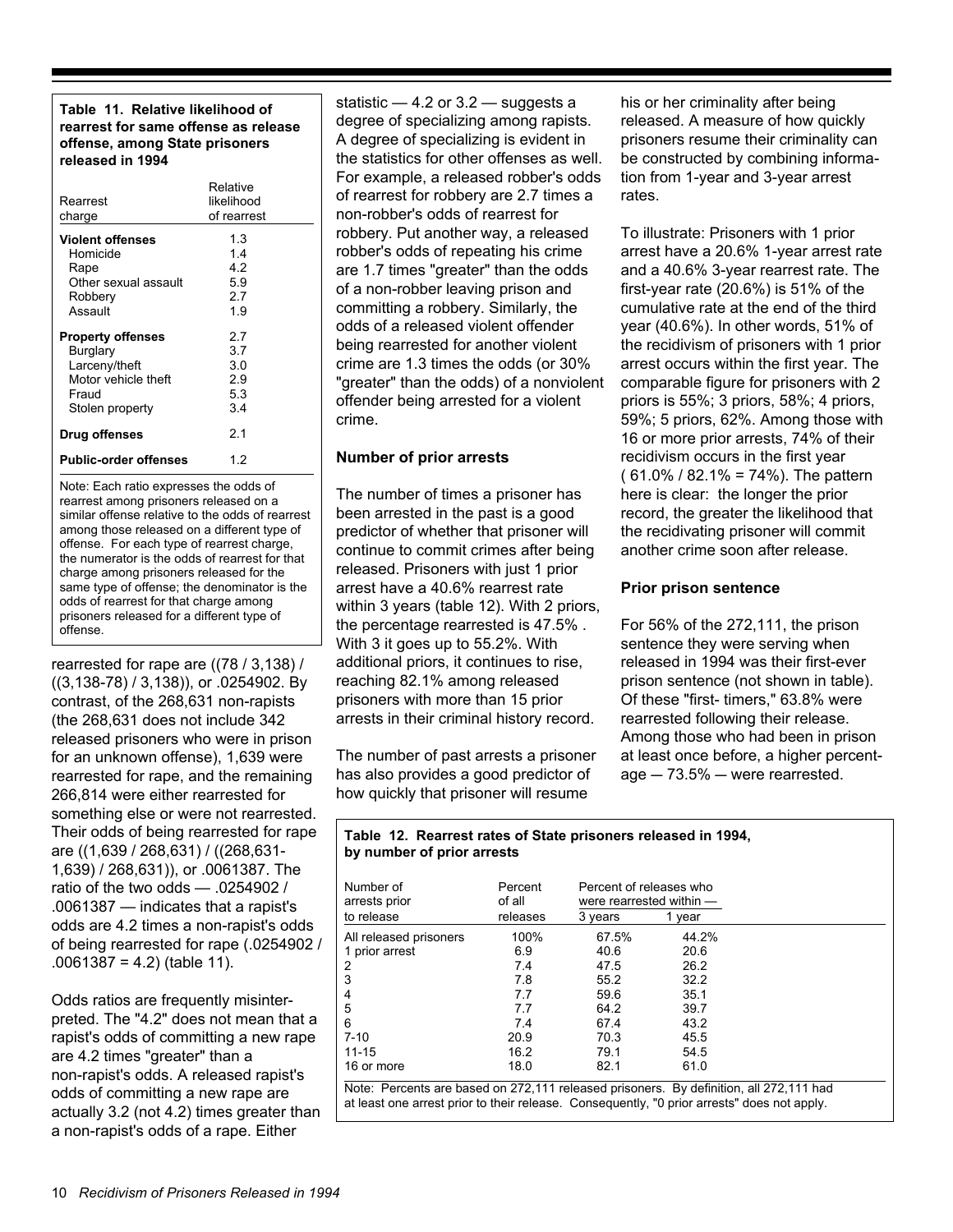#### **Time served in prison**

No evidence was found that spending more time in prison raises the recidivism rate. The evidence was mixed regarding the question of whether spending more time in prison reduces the recidivism rate.

Recidivism rates did not differ significantly among those released after serving 6 months or less (66.0%), those released after 7 to 12 months (64.8%), those released after 13 to 18 months (64.2%), those released after 19 to 24 months (65.4%), and those released after 25 to 30 months (68.3%) (table 13).

Those who served the longest time  $-$ 61 months or more — had a significantly lower rearrest rate (54.2%) than every other category of prisoners defined by time in confinement.

Also, both those who served 31 to 36 months (62.6%) and those who served 37 to 60 months (63.2%) had a significantly lower rearrest rate than those who served 25 to 30 months (68.3%).

#### **Methodology**

*Step 1: Draw the sample*

In 1998 BJS (the Bureau of Justice Statistics in the U.S. Department of Justice) asked 15 State departments of corrections to participate in a national study of recidivism by supplying BJS with information on all prison releases in 1994. (For Illinois, releases were for fiscal year 1994 rather than calendar year 1994.) The States are large and diverse, collectively accounting for the majority of prisoners released in 1994.

Eleven of the 15 were chosen because they were in an earlier BJS recidivism study (*Recidivism of Prisoners*

*Released in 1983*, April 1989, NCJ 116261). Inclusion of the 11 makes possible a comparison of recidivism

#### **Table 13. Rate of rearrest of 162,195 State prisoners released in 1994, by time served in prison**

|                   | Percent of all "first<br>releases" |                |  |  |  |
|-------------------|------------------------------------|----------------|--|--|--|
| Time served       |                                    | Rearrested     |  |  |  |
| in prison         | All                                | within 3 years |  |  |  |
| Total             | 100%                               | 64.6%          |  |  |  |
| 6 months or less  | 23.5                               | 66.0           |  |  |  |
| 7-12              | 25.8                               | 64.8           |  |  |  |
| $13 - 18$         | 15.6                               | 64.2           |  |  |  |
| 19-24             | 9.5                                | 65.4           |  |  |  |
| $25 - 30$         | 6.8                                | 68.3           |  |  |  |
| $31 - 36$         | 4.7                                | 62.6           |  |  |  |
| 37-60             | 9.6                                | 63.2           |  |  |  |
| 61 months or more | 4.5                                | 54.2           |  |  |  |

Note: A first release includes only those offenders leaving prison for the first time since beginning their sentence. It excludes those who left prison in 1994 but who had previously been released under the same sentence and had returned to prison for violating the conditions of release. The table excludes Michigan and Ohio releases.

#### **Comparison of recidivism rates for prisoners released in 1983 and 1994**

In a previous BJS study, 108,580 State prisoners released from prison in 11 States in 1983 were tracked for 3 years (Allen J. Beck and Bernard E. Shipley, *Recidivism of Prisoners Released in 1983*, BJS Special Report, NCJ 116261, April 1989). All 11 are among the 15 States in this report.

**Rearrest** The overall rearrest rate rose significantly. Of the 108,580 prisoners released in 1983, 62.5% were rearrested within 3 years. Of the 272,111 released in 1994, the figure is 67.5%. Likewise, there was a significant rise from 1983 to 1994 in the rearrest rate for released property

offenders (68.1% and 73.8%, respectively), released drug offenders (50.4% and 66.7%), and released public-order offenders (54.6% and 62.2%). However, the rearrest rate did not rise significantly for released violent offenders (59.6% and 61.7%).

**Reconviction** The overall reconviction rate did not change significantly. Among prisoners released in 1983, 46.8% were subsequently reconvicted; among those released in 1994, 46.9%.

Likewise, the reconviction rate did not change between 1983 and 1994 for released violent offenders (41.9% and 39.9%), released property offenders (53.0% and 53.4%), and released public-order offenders (41.5% and 42.0%).

#### **Recidivism rates by offense type and year of release**

| Most serious<br>offense for     | Percent of prison-<br>ers released in - |         | Percent rearrested within<br>3 years, among prisoners<br>released in - |       | released in - | Percent reconvicted within<br>3 years, among prisoners |
|---------------------------------|-----------------------------------------|---------|------------------------------------------------------------------------|-------|---------------|--------------------------------------------------------|
| which released                  | 1983                                    | 1994    | 1983                                                                   | 1994  | 1983          | 1994                                                   |
| All released prisoners          | 100%                                    | 100%    | 62.5%                                                                  | 67.5% | 46.8%         | 46.9%                                                  |
| Violent                         | 34.6                                    | 22.5    | 59.6                                                                   | 61.7  | 41.9          | 39.9                                                   |
| Property                        | 48.3                                    | 33.5    | 68.1                                                                   | 73.8  | 53.0          | 53.4                                                   |
| Drug                            | 9.5                                     | 32.6    | 50.4                                                                   | 66.7  | 35.3          | 47.0                                                   |
| Public-order                    | 6.4                                     | 9.7     | 54.6                                                                   | 62.2  | 41.5          | 42.0                                                   |
| Other                           | 1.1                                     | 1.7     | 76.8                                                                   | 64.7  | 62.9          | 42.1                                                   |
| Number of<br>released prisoners | 108.580                                 | 272,111 |                                                                        |       |               |                                                        |

The only significant change in reconviction rates was the increase for drug offenders. Among drug offenders released in 1983, 35.3% were reconvicted for a new crime (not necessarily another drug offense). Among those released in 1994, the reconviction percentage was higher — 47.0%.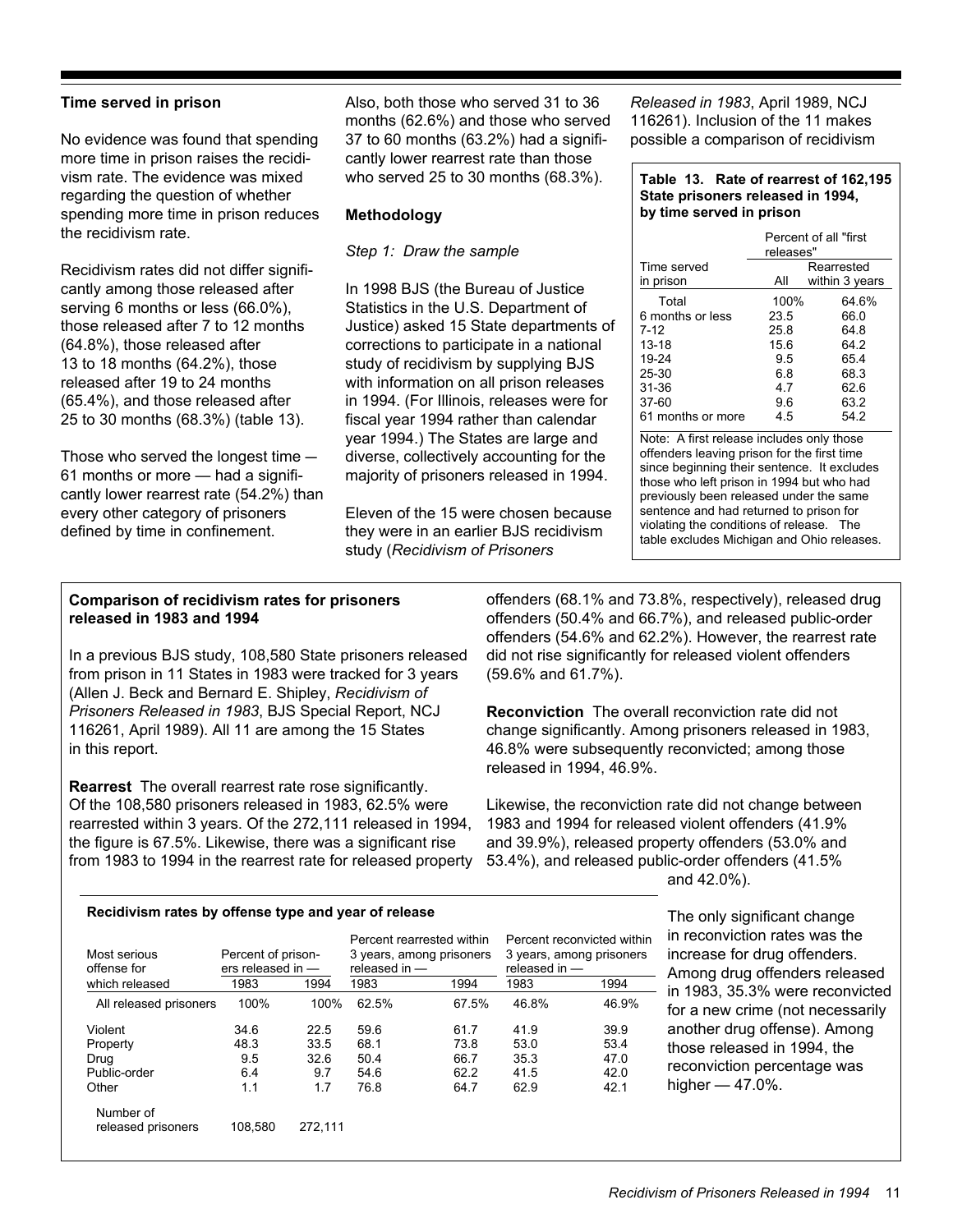rates between prisoners released in 1994 and those released earlier.

Altogether the 15 States released 302,309 prisoners in 1994. The 15 States supplied BJS with a computerized record on each of the 302,309 containing the prisoner's name, date of birth, sex, race, department of corrections identification number, State identification number, FBI identification number, what offense he/she was in prison for, how long the sentence was, the date the prisoner entered the prison, the month and day the prisoner was released in 1994, and so forth. Using the 302,309 records, BJS drew a sample for each State (appendix table 1). The sample totaled 38,624 out of the 302,309 released prisoners.

For drawing the sample, each of the 302,309 was placed into 1 of 13 offense categories corresponding to the conviction offense that brought the prison term. (For those with multiple conviction offenses, the offense with the longest prison sentence was designated as the conviction offense.) For example, each of the 5,386 whose conviction offense was homicide went into the "homicide" category. Each of the 10,510 convicted violent sex offenders was placed in the "rape/sexual assault" category.

Each of the 13 categories was sampled within each State. A target set for each category determined the size of the sample (appendix table 2). For the homicide category, the target in each State was a sample of 80 released homicide offenders. For rape/sexual assault, the target was all the violent sex offenders. For robbery, the target for each State was a sample of 180 released robbers.

A major deviation from the targeted sample sizes occurred for California; it was necessary to double sample sizes to improve the precision of estimates. In other major deviations, all the released prisoners, not a sample of them, in Delaware and Minnesota were selected to be in the database.

To extrapolate from the sample to the universe from which the sample was drawn, each case was assigned a weight corresponding to the inverse of the probability of selection. For example, the 80 sampled Florida homicide offenders were 80 out of 362 homicide offenders released in Florida in 1994. The inverse of their probability of selection was 362/80, or 4.525. Each sampled homicide offender in Florida therefore represented 4.525 released Florida homicide offenders.

*Step 2: Obtain criminal history records from States that released prisoners*

BJS contacted the State agency that held criminal history files and asked for the computerized "RAP" sheet (Record of Arrest and Prosecution) on each prisoner sampled from the State. Using individual identifiers (not including fingerprints) supplied by BJS to match released prisoners to criminal history files, these agencies provided BJS with computerized RAP sheets on 37,647 (97%) of the 38,624 released prisoners. Among other things, these RAP sheets typically contained the person's name, date of birth, gender, race, date of each arrest in the State, each arrest charge (designated by the penal code and/or a literal version of the penal code) and level (felony or misdemeanor), date of each court

#### **Appendix table 1. Population, sample, and analysis subset, by State**

|             | Prisoners released in 1994 |           |             |  |  |  |
|-------------|----------------------------|-----------|-------------|--|--|--|
|             |                            | Selected  | Selected    |  |  |  |
|             |                            | from to-  | from        |  |  |  |
|             |                            | tal to be | sample      |  |  |  |
|             | Total                      | in the    | to be in    |  |  |  |
|             | number                     | sample    | this report |  |  |  |
| Total       | 302,309                    | 38,624    | 33,796      |  |  |  |
| Arizona     | 7.418                      | 2,000     | 1,433       |  |  |  |
| California  | 105,527                    | 7,183     | 7,048       |  |  |  |
| Delaware    | 721                        | 721       | 659         |  |  |  |
| Florida     | 24,751                     | 2,893     | 2,564       |  |  |  |
| Illinois    | 18,606                     | 2,615     | 2,317       |  |  |  |
| Maryland    | 11.639                     | 2.117     | 1.599       |  |  |  |
| Michigan    | 8,049                      | 2,315     | 1,965       |  |  |  |
| Minnesota   | 1,929                      | 1,929     | 1,730       |  |  |  |
| New Jersey  | 13,567                     | 2,289     | 2,130       |  |  |  |
| New York    | 31,406                     | 2,639     | 2,466       |  |  |  |
| N. Carolina | 25,797                     | 2.314     | 2.047       |  |  |  |
| Ohio        | 19,313                     | 2,664     | 1,822       |  |  |  |
| Oregon      | 5,009                      | 2,292     | 1,560       |  |  |  |
| Texas       | 22,852                     | 2,550     | 2,430       |  |  |  |
| Virginia    | 5,725                      | 2,103     | 2,026       |  |  |  |

adjudication, each adjudicated offense and level, each court outcome (guilty or not guilty), and sentence (prison, jail, probation, sentence length).

RAP sheets do not provide a complete record of every instance where a person was arrested or prosecuted in the State. Arrests and prosecutions of juveniles are generally not included. Arrests and prosecutions are routinely included for felonies or serious misdemeanors but not for petty offenses (such as minor traffic violations, drunkenness, and vagrancy). The latest year covered in the RAP sheets varied by State, depending on when the sheets were sent to BJS. All RAP sheets covered all of 1997. Many went beyond 1997.

#### *Step 3: Obtain criminal history records from FBI*

After receiving a State's RAP sheets, BJS asked the FBI for the computerized RAP sheets it had on the sampled prisoner. The FBI identification numbers from the department of corrections (on 29,053 releases) or from criminal history repositories (on an additional 2,695 releases) helped the FBI to match sampled prisoners to criminal history records in the FBI database called "Triple I," or "III". Without the number, the FBI performed matches using other identifiers. BJS supplied the FBI with the FBI identification number, name, date of birth, and

#### **Appendix table 2. Targeted sample sizes by offense type**

| Homicide<br>80<br>All<br>Rape/Sexual assault<br>180<br>Robbery<br>180<br>Aggravated assault<br>220<br>Burglary<br>220<br>Larceny/motor vehicle theft<br>Fraud<br>60<br>380<br>Drug trafficking<br>120<br>Drug possession<br>Weapons offense<br>40<br>Driving under the influence<br>120 | Most<br>serious<br>release<br>offense | Targeted<br>sample<br>size in<br>each State |
|-----------------------------------------------------------------------------------------------------------------------------------------------------------------------------------------------------------------------------------------------------------------------------------------|---------------------------------------|---------------------------------------------|
| 120<br>Other                                                                                                                                                                                                                                                                            | Other public order                    | 120                                         |

Note: For one State (California), targeted sample sizes are 2 times those shown.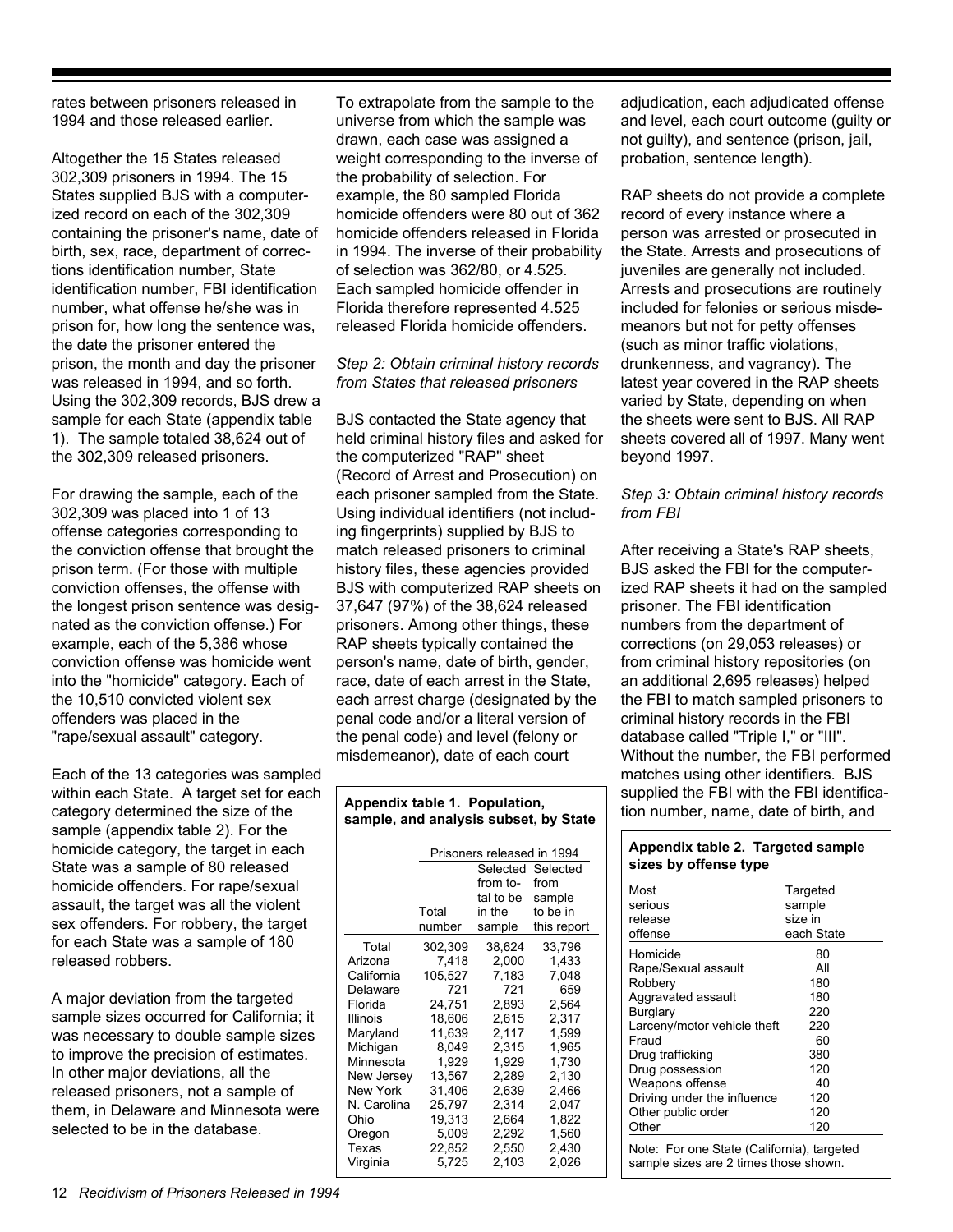other identifiers on 35,985 of the 38,624 prisoners. (The 35,985 did not include New York's 2,639 prisoners because New York law prevented BJS from supplying the FBI with identifiers.) The FBI supplied BJS with RAP sheets on 34,439 (96% of the 35,985 released prisoners).

Although the 34,439 computerized RAP sheets contained records of all arrests and prosecutions, the BJS study used only the out-of-State records of arrests and prosecutions that took place outside the State that released the prisoner. The in-State records in the FBI RAP sheets were not used because in-State records were already available in the RAP sheets supplied by the State that released the prisoner. The unique value of the FBI RAP sheets was the *out-of-State* records (both prior to and following release) they contained on arrests and prosecutions.

A least one RAP sheet was found on 38,049 (nearly 99%) of the 38,624 prisoners. For 34,037 (88%), a RAP sheet was found in both repositories (the percentage would have been greater than 88% had New York's released prisoners been included).

#### *Step 4: Create the study database*

The information obtained from the 3 sources  $-$  the 15 departments of corrections, the 15 criminal history repositories, and the FBI  $-$  was combined into a single database. The database is a rectangular file with 6,520 variables on 38,624 released prisoners. Of the 6,520 variables, 6,435 document a prisoner's entire adult criminal history record: each arrest date and any court records of conviction or nonconviction arising from the arrest that day. Arrests are arranged from the earliest arrest date to the latest. The database documents a maximum of 99 separate arrest dates. (For the 10 prisoners out of the 38,624 who were arrested on more than 99 separate dates  $-$  the maximum was 175 for one person  $$ the database documents their 99 latest.)

The database identifies the total number of offenses the person was charged with on each day of arrest, what each offense was, the level of each offense (felony versus misdemeanor), and other characteristics of each offense. If the person was arrested for more than three offenses that day, only the three most serious  $$ as determined by a hierarchy of  $s$ eriousness  $-$  are separately identified.

The hierarchy defines felonies as more serious than misdemeanors. Within these levels, for arrests and prosecutorial charges, the hierarchy from most to least serious is as follows: homicide, rape/other sexual assault, robbery, aggravated assault, burglary, larceny/ motor vehicle theft, fraud, drug trafficking, drug possession, weapons offense, driving under the influence, other public-order, and other.

For each arrest date, the database also documents any court adjudications that resulted from the arrest that day. The date of the adjudication is recorded, along with the number of adjudicated charges, what the separate adjudicated offenses were, the level of each offense, how each charge was disposed of (convicted, not convicted), how each offense was sentenced (prison, jail, probation, sentence length), and other details about each offense. If the person was charged in court with more than three offenses on the adjudication date, only the three most serious — as determined by a hierarchy of seriousness — are separately identified. The hierarchy defines charges resulting in conviction as more serious than charges resulting in non-conviction. For each of those categories, felony charges are defined as more serious than misdemeanor charges, within the levels of the previously described hierarchy of offense seriousness.

#### *Adding North Carolina arrests to the database*

Sometimes in RAP sheets for North Carolina prisoners, the date of arrest in a custody record submitted by

correctional authorities did not match a date on any arrest record for that person. In such cases, BJS created an arrest record using the arrest date from the custody record. This was the only instance in which an imputed value appeared in the database.

#### *Adding information to the database to identify technical violators*

Court records in State and FBI RAP sheets indicated that 25.4% of released prisoners were back in prison with a new prison sentence (table 8). To document how many were back for any reason (either a new sentence or a parole violation), data were obtained from the National Corrections Reporting Program (NCRP) that identifies all persons entering prison in a year. Individual identifiers (for example, Department of Corrections identification number, date of birth, sex, race) were used to match sampled prisoners to persons entering prison according to NCRP data.

Because of incomplete NCRP data in New York, additional information on prison returns was obtained from custody records in New York State RAP sheets. Based on three sources — 1. courts records in State and FBI RAP sheets for nine States. 2. NCRP records for nine States, and 3. custody records in New York State RAP sheets — 51.8% of released prisoners in the nine States were back in prison for either a new prison sentence or a technical violation (table 8). The percentage returned to prison solely for a technical violation (26.4%) is approximated by taking the difference between the 51.8% and the 25.4%.

New York State custody records did not always distinguish prison returns from jail returns. Consequently, some persons received in New York jails were probably mistakenly classified as prison returns. Also, the 51.8% returnto-prison rate is heavily affected by the inclusion of one large State, California, with a relatively high rate. When California is excluded, the return-toprison rate falls to 40.1%.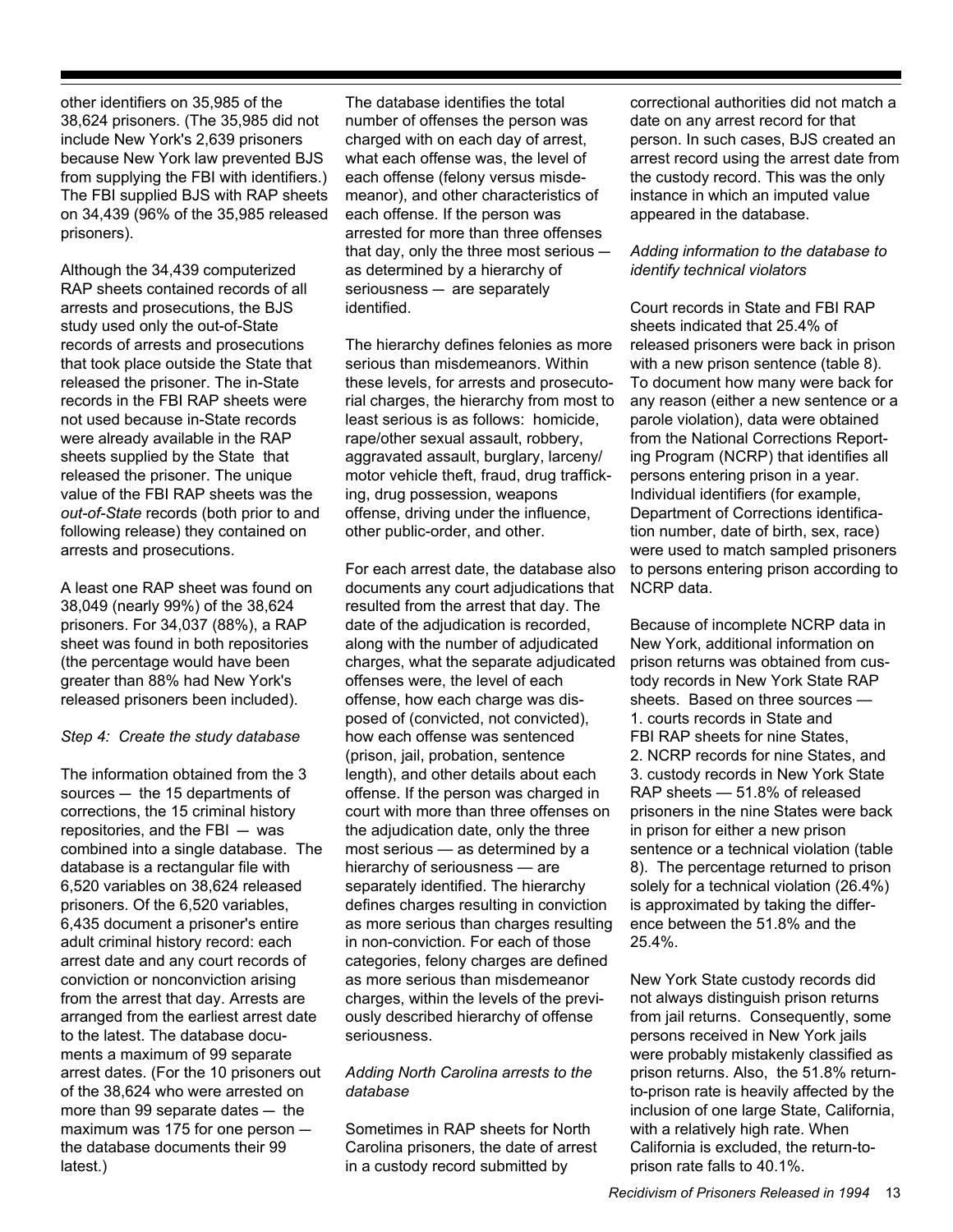#### *Step 5: Data analysis*

This report is based on 33,796 of the 38,624 sampled prisoners released in 1994. Persons selected for inclusion had to meet all four of these criteria:

1. A RAP sheet on the prisoner was found in the State criminal history repository.

2. The released prisoner was alive through the 3-year follow-up period. As a result of this requirement, 133 prisoners were excluded.

3. The prisoner's sentence (or, as it is called in the database, the "total maximum sentence length") was greater than 1 year (missing sentences were treated as greater than 1 year).

4. The prisoner's 1994 release was not recorded by the State department of corrections as any of these: release to custody/detainer/warrant, absent without leave, escape, transfer, administrative release, or release on appeal.

Weighted, the 33,796 prisoners meeting the 4 selection criteria represent 272,111 prisoners released in the study's 15 States in 1994. Correctional practitioners might refer to the sampled prisoners with the shorthand term "releases with sentences greater than a year." The 272,111 are an estimated two-thirds of all the Nation's "releases with sentences greater than a year" in 1994.

#### *Note on missing court dates in FBI RAP sheets*

FBI RAP sheets often failed to contain the date of adjudication. When the data was not reported, for analysis purposes only, BJS temporarily assigned a court date based on the arrest date in the arrest record. National statistics indicate that there are 173 days on average from arrest to adjudication. Therefore, during analysis, court records without a court date were temporarily assigned a date 173 days past the date of arrest.

#### **Appendix table 3. Estimates of 1 standard error for table 8**

|                        |           | Percent of released prisoners who, within 3 years, were — |        |               |                 |  |  |
|------------------------|-----------|-----------------------------------------------------------|--------|---------------|-----------------|--|--|
|                        | Percent   |                                                           |        | Returned to   | Returned to     |  |  |
|                        | of all    |                                                           |        | prison with a | prison with or  |  |  |
| Prisoner               | released  | Re-                                                       | Recon- | new prison    | without a new   |  |  |
| characteristic         | prisoners | arrested                                                  | victed | sentence      | prison sentence |  |  |
| All released prisoners | $0\%$     | 0.4%                                                      | 0.5%   | 0.4%          | 0.5%            |  |  |
| Gender                 |           |                                                           |        |               |                 |  |  |
| Male                   | 0.3%      | 0.4%                                                      | 0.5%   | 0.4%          | 0.5%            |  |  |
| Female                 | 0.3       | 1.6                                                       | 1.6    | 1.3           | 1.8             |  |  |
| Race                   |           |                                                           |        |               |                 |  |  |
| White                  | 0.4%      | 0.6%                                                      | 0.7%   | 0.6%          | 0.7%            |  |  |
| <b>Black</b>           | 0.4       | 0.5                                                       | 0.6    | 0.6           | 0.7             |  |  |
| Other                  | 0.1       | 4.1                                                       | 4.0    | 2.5           | 4.7             |  |  |
| <b>Ethnicity</b>       |           |                                                           |        |               |                 |  |  |
| Hispanic               | 0.4%      | 1.0%                                                      | 1.1%   | 1.0%          | 1.2%            |  |  |
| Non-Hispanic           | 0.4       | 0.5                                                       | 0.6    | 0.6           | 0.6             |  |  |
| Age at release         |           |                                                           |        |               |                 |  |  |
| 14-17                  | 0.1%      | 4.9%                                                      | 6.3%   | 6.6%          | 6.7%            |  |  |
| 18-24                  | 0.3       | 0.8                                                       | 1.0    | 0.9           | 1.1             |  |  |
| 25-29                  | 0.4       | 0.8                                                       | 1.0    | 0.9           | 1.1             |  |  |
| 30-34                  | 0.4       | 0.8                                                       | 1.0    | 0.9           | 1.1             |  |  |
| 35-39                  | 0.3       | 1.0                                                       | 1.2    | 1.0           | 1.3             |  |  |
| 40-44                  | 0.3       | 1.4                                                       | 1.5    | 1.2           | 1.7             |  |  |
| 45 or older            | 0.2       | 1.5                                                       | 1.5    | 1.4           | 1.8             |  |  |

#### **Appendix table 4. Estimate of 1 standard error for table 9**

|                                                  | Percent of released prisoners who, |          |          |               |                 |  |
|--------------------------------------------------|------------------------------------|----------|----------|---------------|-----------------|--|
|                                                  | within 3 years, were -             |          |          |               |                 |  |
|                                                  | Percent                            |          |          | Returned to   | Returned to     |  |
| Most serious                                     | of all                             |          |          | prison with a | prison with or  |  |
| offense for                                      | released                           | Re-      | Recon-   | new prison    | without a new   |  |
| which released                                   | prisoners                          | arrested | victed   | sentence      | prison sentence |  |
| All released prisoners                           | 0%                                 | 0.4%     | 0.5%     | 0.4%          | 0.5%            |  |
| <b>Violent offenses</b>                          | 0.1%                               | 0.7%     | 0.8%     | 0.7%          | 0.8%            |  |
| Homicide                                         | $\mathbf 0$                        | 1.7      | 1.4      | 1.1           | 1.9             |  |
| Kidnaping                                        | 0.1                                | 9.2      | 9.2      | 9.5           | 10.3            |  |
| Rape                                             | $\Omega$                           | $\Omega$ | $\Omega$ | $\Omega$      | $\Omega$        |  |
| Other sexual assault                             | 0.0                                | 0.1      | 0.1      | 0             | 0.1             |  |
| Robbery                                          | 0                                  | 1.2      | 1.4      | 1.2           | 1.5             |  |
| Assault                                          | 0                                  | 1.2      | 1.3      | 1.1           | 1.4             |  |
| Other violent                                    | 0.1                                | 7.5      | 7.1      | 5.6           | 9.3             |  |
| <b>Property offenses</b>                         | 0.1%                               | 0.7%     | 0.8%     | 0.8%          | 0.8%            |  |
| Burglary                                         | 0                                  | 1.0      | 1.2      | 1.1           | 1.2             |  |
| Larceny/theft                                    | 0.2                                | 1.2      | 1.5      | 1.5           | 1.6             |  |
| Motor vehicle theft                              | 0.2                                | 2.2      | 2.7      | 2.5           | 2.5             |  |
| Arson                                            | 0.1                                | 6.5      | 6.2      | 5.8           | 7.3             |  |
| Fraud                                            | 0                                  | 2.1      | 2.2      | 2.0           | 2.3             |  |
| Stolen property                                  | 0.1                                | 3.2      | 4.1      | 4.2           | 4.3             |  |
| Other property                                   | 0                                  | 3.8      | 4.3      | 4.5           | 5.0             |  |
| <b>Drug offenses</b>                             | 0.2%                               | 0.8%     | 0.8%     | 0.8%          | 0.9%            |  |
| Possession                                       | 0.1                                | 1.6      | 1.6      | 1.4           | 1.7             |  |
| Trafficking                                      | 0.1                                | 0.8      | 0.9      | 0.8           | 1.0             |  |
| Other/unspecified                                | 0.2                                | 2.7      | 3.4      | 3.2           | 3.3             |  |
| <b>Public-order offenses</b>                     | 0%                                 | 1.3%     | 1.4%     | 1.2%          | 1.5%            |  |
| Weapons                                          | 0                                  | 2.8      | 3.2      | 2.8           | 3.3             |  |
| Driving under the influence                      | 0                                  | 2.1      | 1.9      | 1.6           | 2.2             |  |
| Other public-order                               | $\Omega$                           | 1.6      | 1.7      | 1.6           | 1.7             |  |
| <b>Other offenses</b>                            | 0.2%                               | 5.3%     | 5.8%     | 4.8%          | 5.7%            |  |
| Note: Values of 0 generally mean less than .05%. |                                    |          |          |               |                 |  |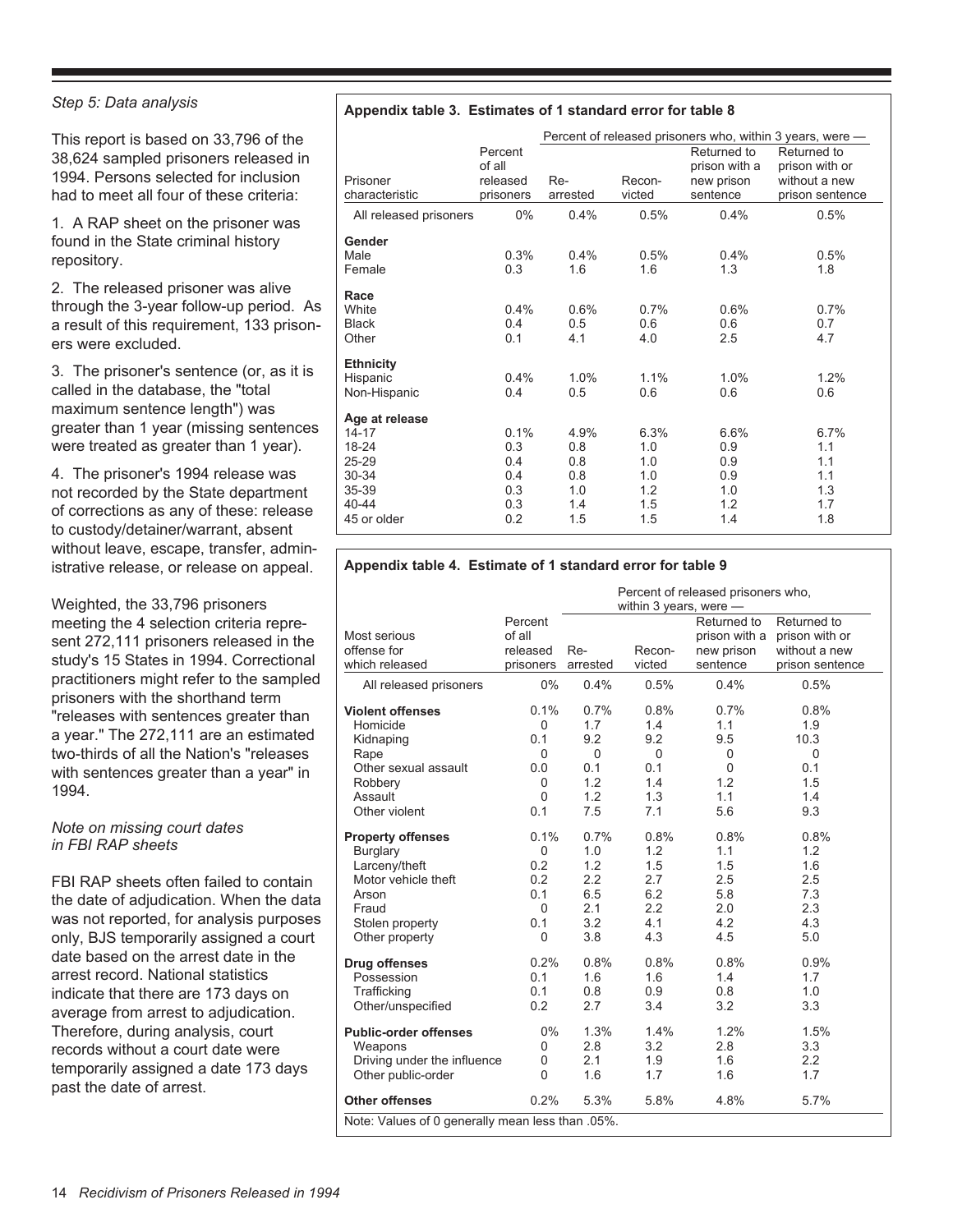#### *Definition of 3-year follow-up period*

For analytic purposes, "3 years" was defined as 1,096 days from the day of release from prison. Any rearrest, reconviction, or re-imprisonment occurring after 1,096 days from the 1994 release was not included. A conviction after 1,096 days was not counted even if it resulted from an arrest within the period.

#### *Comparing recidivism rates*

For virtually every number in the report there is a margin of error arising from the fact that the number is based on a sample rather than a complete enumeration. For example, the estimate that 67.5% of all released prisoners were rearrested within 3 years has a margin of error (or 95% confidence interval) of approximately plus or minus 1 percentage point. In this report where the text states or implies that one recidivism rate is higher or lower than another, the difference had been tested and found to be "statistically significant," meaning it was an unlikely result of sampling. The 95%-confidence intervals used to test differences between recidivism rates were obtained from statistical software (called "SUDAAN") designed for estimating sampling error from complex sample surveys. Standard errors used to construct 95% confidence intervals are shown in appendix tables 3 and 4.

Where this report compares these recidivism rates to those for prisoners released in 1983, the 95%-confidence intervals for 1994 recidivism rates were used as the 95%-confidence intervals for 1983 rates which were no longer available.

#### **Offense definitions**

All offense categories except homicide include attempts.

Violent offenses: homicide, kidnaping, rape, other sexual assault, robbery, assault and other violent.

Homicide: Murder is (1) intentionally causing the death of another person without extreme provocation or legal justification or (2) causing the death of another while committing or attempting to commit another crime.

Nonnegligent (or voluntary) manslaughter is intentionally and without legal justification causing the death of another when acting under extreme provocation. The combined category of murder and nonnegligent manslaughter.

Negligent (or involuntary) manslaughter is causing the death of another person through recklessness or gross negligence, without intending to cause death. Includes vehicular manslaughter, but excludes vehicular murder (intentionally killing someone with a motor vehicle), which should be classified as murder).

Kidnaping: the unlawful seizure, transportation, or detention of a person against his or her will, or of a minor without the consent of his or her guardian. Includes forcible detainment, false imprisonment, abduction, or unlawful restraint. Does not require that ransom or extortion be the purpose of the act.

Rape: includes forcible intercourse (vaginal, anal, or oral) with a female or male. Includes forcible sodomy or penetration with a foreign object (sometimes called "deviate sexual assault"); excludes statutory rape or any other nonforcible sexual acts with a minor or with someone unable to give legal or factual consent.

Other sexual assault: (1) forcible or violent sexual acts not involving intercourse with an adult or minor, (2) nonforcible sexual acts with a minor (such as statutory rape or incest with a minor), and (3) nonforcible sexual acts with someone unable to give legal or factual consent because of mental or physical defect or intoxication.

Robbery: the unlawful taking of property that is in the immediate possession of another, by force or the threat of force. Includes forcible purse snatching, but excludes nonforcible purse snatching.

Assault: Aggravated assault includes (1) intentionally and without legal justification causing serious bodily injury, with or without a deadly weapon or (2) using a deadly or dangerous weapon to threaten, attempt, or cause bodily injury, regardless of the degree of injury, if any. Includes attempted murder, aggravated battery,

felonious assault, and assault with a deadly weapon.

Simple assault: intentionally and without legal justification causing less than serious bodily injury without a deadly or dangerous weapon, or attempting or threatening bodily injury without a dangerous or deadly weapon.

Other violent: includes offenses such as intimidation, illegal abortion, extortion, cruelty towards a child or wife, hit-and-run driving with bodily injury, and miscellaneous crimes against the person.

Property offenses: burglary, larceny, motor vehicle theft, arson, fraud/ forgery/embezzlement, stolen property, and other property.

Burglary: the unlawful entry of a fixed structure used for regular residence, industry, or business, with or without the use of force, to commit a felony or theft.

Larceny: the unlawful taking of property other than a motor vehicle from the possession of another, by stealth, without force or deceit. Includes pocket picking, nonforcible purse snatching, shoplifting, and thefts from motor vehicles. Excludes receiving and/or reselling stolen property, and thefts through fraud or deceit.

Motor vehicle theft: the unlawful taking of a self-propelled road vehicle owned by another. Includes the theft of automobiles, trucks, and motorcycles, but not the theft of boats, aircraft, or farm equipment (classified as larceny/theft). Also includes receiving, possessing, stripping, transporting, and reselling stolen vehicles, and unauthorized use of a vehicle (joyriding).

Arson: intentionally damaging or destroying property by fire or explosion.

Fraud, forgery, and embezzlement: using deceit or intentional misrepresentation to unlawfully deprive a persons of his or her property or legal rights. Includes offenses such as check fraud, confidence game, counterfeiting, and credit card fraud.

Stolen property: all types of knowingly dealing in stolen property, such as receiving, transporting, possessing, concealing, and selling, excluding motor vehicle theft) and illegal drugs.

Other property: includes possession of burglary tools, damage to property, smuggling, and miscellaneous property crime.

Drug offenses: drug trafficking, drug possession, and other drug offenses.

Drug trafficking: includes manufacturing, distributing, selling, smuggling, and possession with intent to sell.

Drug possession: includes possession of an illegal drug, but excludes possession with intent to sell.